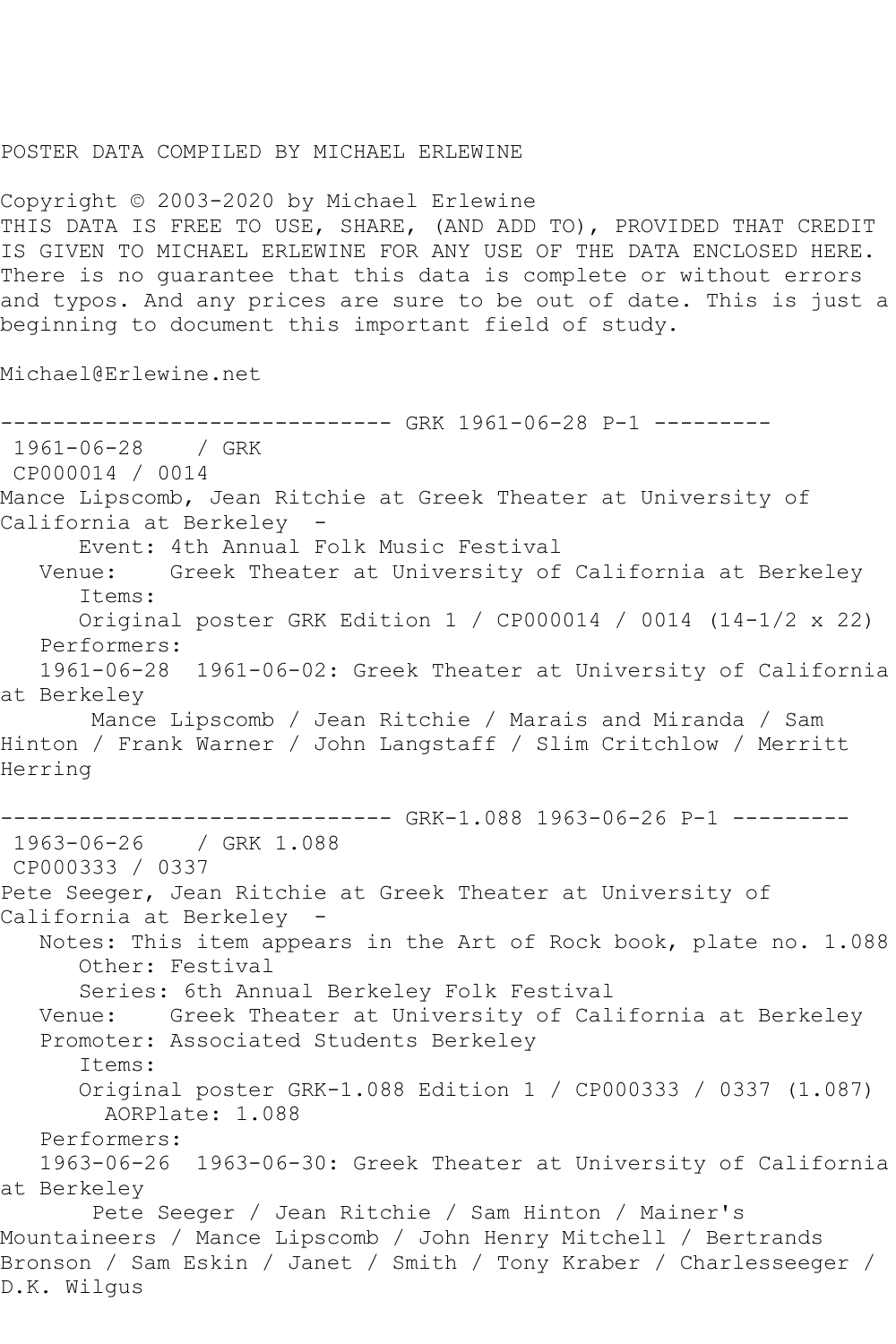------------------------------ GRK-1.090 1964-06-24 P-1 --------- 1964-06-24 / GRK 1.090 CP000332 / 0336 Joan Baez, Doc Watson at Greek Theater at University of California at Berkeley Notes: This item appears in the Art of Rock book, plate no. 1.090 Series: 7th Annual Berkeley Folk Festival Venue: Greek Theater at University of California at Berkeley Promoter: Associated Students Berkeley Items: Original poster GRK-1.090 Edition 1 / CP000332 / 0336 (14-3/16  $x \ 24-1/2$  AORPlate: 1.090 Performers: 1964-06-24 1964-06-28: Greek Theater at University of California at Berkeley Joan Baez / Doc Watson / Charles Seeger / Sam Hinton / Almeda Riddle / Mississippi John Hurt / Alice Stuart / Bess Hawes / Archie Green / New Lost City Ramblers / Rosa Lee Watson ------------------------------ GRK-1.094 1965-09-25 P-1 --------- 1965-09-25 / GRK 1.094 CP000074 / 0075 Lightnin' Hopkins, Alice Stuart at Greek Theater at University of California at Berkeley - Notes: This item appears in the Art of Rock book, plate no. 1.094 Other: Festival Venue: Greek Theater at University of California at Berkeley Promoter: Book: Art of Rock Items: Original poster GRK-1.094 Edition 1 / CP000074 / 0075 (9-1/2 x  $20 - 1/4$  AORPlate: 1.094 Performers: 1965-09-25: Greek Theater at University of California at Berkeley Lightnin' Hopkins / Alice Stuart / Charlie Marshall / Flamenco Bodega / Barry Olivier / David and Tina / Pine Valley Boys / David Spence ---------- GRK-2.132 1966-07-03 P-1 ---------1966-07-03 / GRK 2.132 CP000492 / 0498 Jefferson Airplane, Pete Seeger at Greek Theater at University of California at Berkeley Notes: This item appears in the Art of Rock book, plate no. 2.132 Other: Festival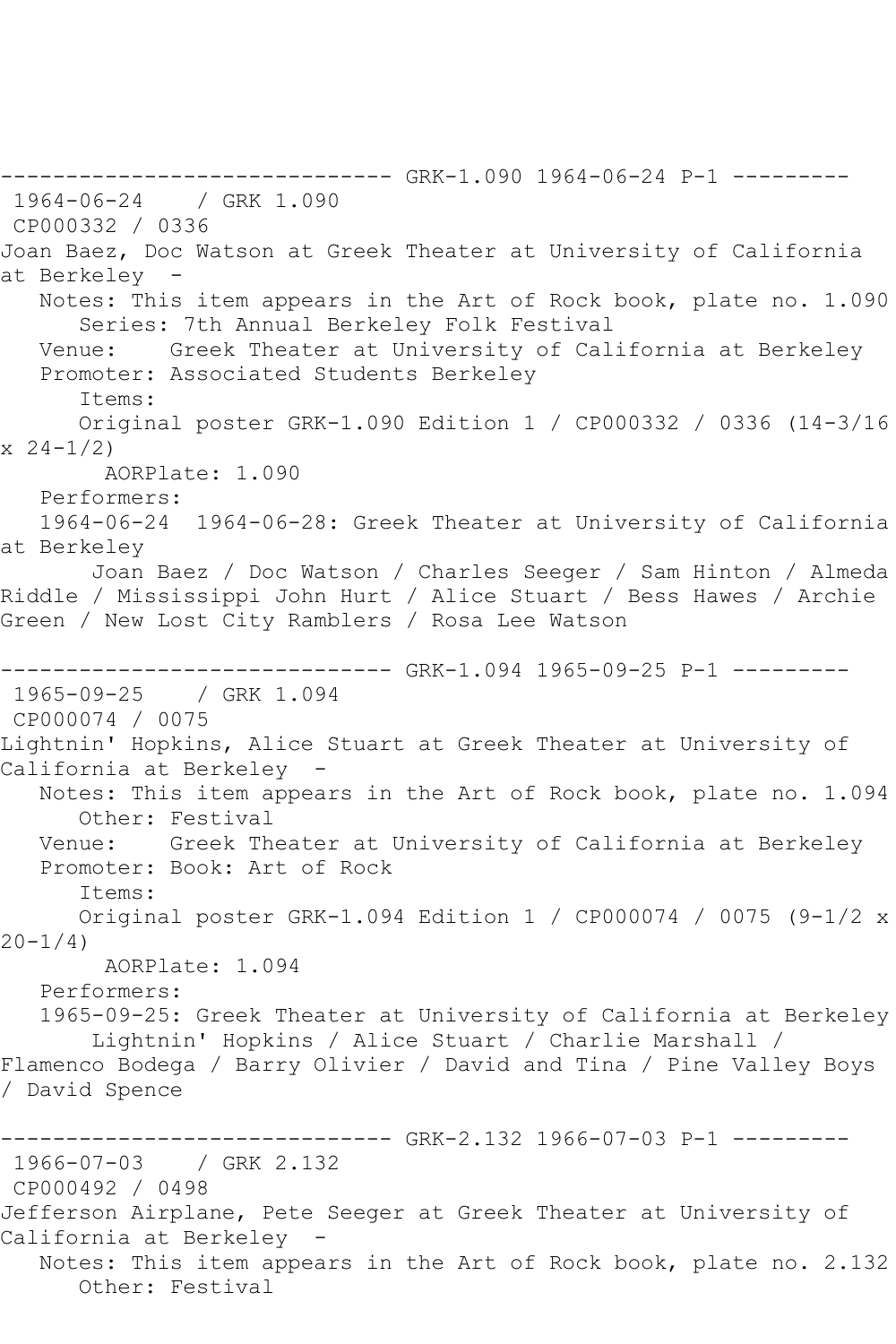Series: 9th Annual Venue: Greek Theater at University of California at Berkeley Promoter: Book: Art of Rock Items: Original poster GRK-2.132 Edition 1 / CP000492 / 0498 (11 x 8- 1/2) AORPlate: 2.132 Performers: 1966-07-03 1966-07-04: Greek Theater at University of California at Berkeley Jefferson Airplane / Pete Seeger / Robert Pete Williams / John Fahey / Ralph Gleason / Greenbriar Boys ------------------------------ GRK-1.089 1966-07-04 P-1 --------- 1966-07-04 / GRK 1.089 CP000290 / 0294 Pete Seeger, Jefferson Airplane at Greek Theater at University of California at Berkeley - Notes: This item appears in the Art of Rock book, plate no. 1.089 Other: 4th of July Jubille Concert Series: 9th Annual Berkeley Folk Festrival Venue: Greek Theater at University of California at Berkeley Promoter: Book: Art of Rock Items: Original poster GRK-1.089 Edition 1 / CP000290 / 0294 (17-1/2  $x \ 24-1/2$  AORPlate: 1.089 Performers: 1966-07-04: Greek Theater at University of California at Berkeley Pete Seeger / Jefferson Airplane / Robert Pete Williams / Greenbriar Boys / Alice Stuart / Sam Hinton / Los Halcones De Salitrillos / Rabbi Shlomo Carlebach / Charley Marshall / Phil Ochs / John Fahey ----- GRK-2.266 1967-10-01 P-1 ---------1967-10-01 / GRK 2.266 CP003163 / A2 266 Pot Pourri: Grateful Dead, Lloyd at Greek Theater at University of California at Berkeley Notes: This item appears in the Art of Rock book, plate no. 2.266<br>Venue: Greek Theater at University of California at Berkeley Greek Theater at University of California at Berkeley Promoter: Book: Art of Rock Items: Original poster GRK-2.266 Edition 1 / CP003163 / A2 266 AORPlate: 2.266 GRK-2.266 / NONE / 266 AORPlate: 2.266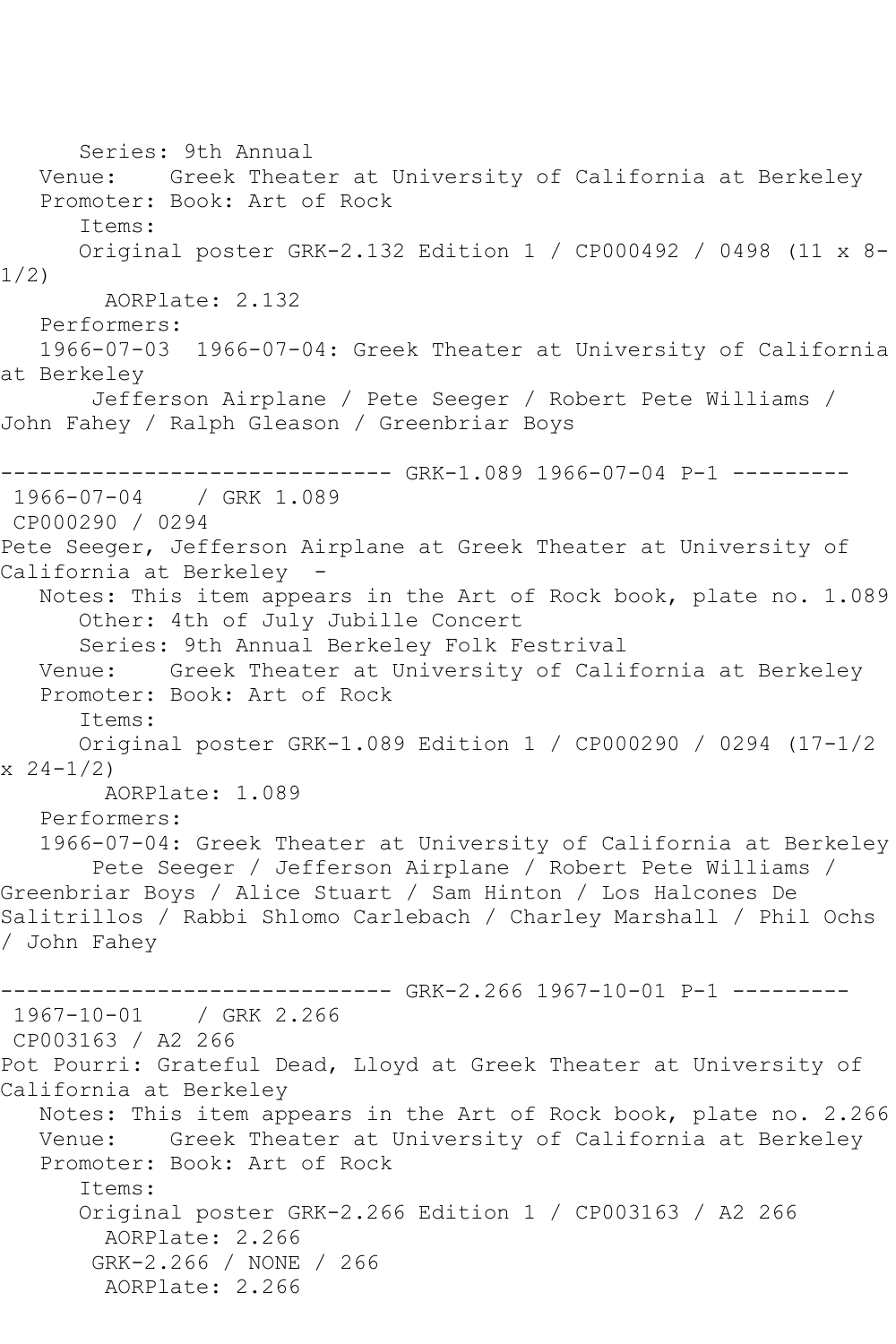Performers: 1967-10-01: Greek Theater at University of California at Berkeley Grateful Dead / Lloyd / Charles / Bola Sete ----------------------------- GRK 1968-08-11 P-1 ---------1968-08-11 / GRK CP000275 / 0279 Coleman, Ornette at Greek Theater at University of California at Berkeley - Event: The 1968 Sun Suite of San Francisco Artist: Dore<br>Venue: Gree Greek Theater at University of California at Berkeley Items: Original poster GRK Edition 1 / CP000275 / 0279 (14-3/16 x 20) Performers: 1968-08-11: Greek Theater at University of California at Berkeley Coleman / Ornette ------------------------------ 1968-08-11 P --------- 1968-08-11 / CP060420 / CP060420 1968 Sun Suite of San Francisco Artist: Dore Venue: Greek Theater at University of California at Berkeley Promoter: University of California Art Museum Items: Original poster / CP060420 / CP060420 (14-1/8 x 20-1/8) Performers: 1968-08-11: Greek Theater at University of California at Berkeley Ornette Coleman ------------------------------ GRK 1969-10-23 P-1 --------- 1969-10-23 / GRK CP001865 / 1883 Country Joe and the Fish, Youngbloods at Greek Theater at University of California at Berkeley [Berkeley, CA] Notes: Photo by Brian Linse Other: Festival Venue: Greek Theater at University of California at Berkeley Items: Original poster GRK Edition 1 / CP001865 / 1883 Performers: 1969-10-23 1969-10-26: Greek Theater at University of California at Berkeley Country Joe and the Fish / Youngbloods / Brownie Mcghee / Sonny Terry / Sam Hinton / Arthur Big Boy Crudup / Alice Stuart / Charles Seeger / Mark Leving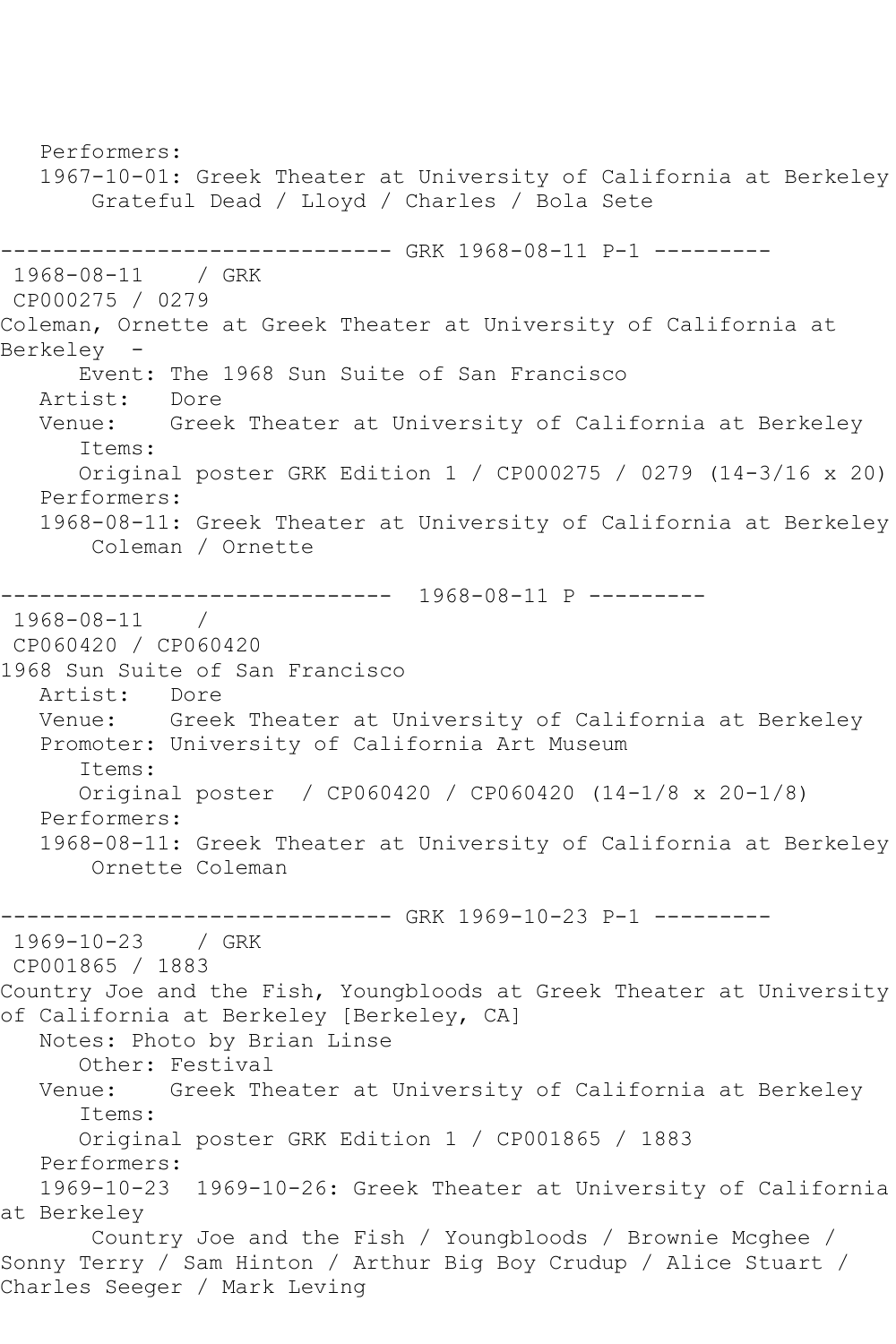------------------------------ GRK-4.078 1972-10-28 P-1 --------- 1972-10-28 / GRK 4.078 CP002193 / 2183 Ike and Tina Turner, Cold Blood at Greek Theater at University of California at Berkeley - Notes: This item appears in the Art of Rock book, plate no. 4.078 Venue: Greek Theater at University of California at Berkeley Promoter: S.U.P.E.R.B. Items: Original poster GRK-4.078 Edition 1 / CP002193 / 2183 (17 x 22-1/2) AORPlate: 4.078 Performers: 1972-10-28: Greek Theater at University of California at Berkeley Ike and Tina Turner / Cold Blood / Gropus Cackus ------------------------------ GRK 1974-06-02 P --------- 1974-06-02 / GRK CP031422 / NM11372 Joan Baez at Greek Theater, U.C. Berkeley Campus Artist: Randy Tuten Venue: Greek Theater at University of California at Berkeley Items: Original poster GRK / CP031422 / NM11372 Performers: 1974-06-02: Greek Theater at University of California at Berkeley Joan Baez ---------------------------------- GRK 1976-07-18 P ---------<br>1976-07-18 / GRK 1976-07-18 CP031265 / NM11215 Kris Kristofferson at Greek Theater, U.C. Berkeley Campus Artist: Randy Tuten Venue: Greek Theater at University of California at Berkeley Items: Original poster GRK / CP031265 / NM11215 Performers: 1976-07-18: Greek Theater at University of California at Berkeley Kris Kristofferson ------------------------------ GRK-4.084 1977-10-07 P-1 --------- 1977-10-07 / GRK 4.084 CP000965 / 0984 Hoyt Axton, Joan Baez at Greek Theater at University of California at Berkeley - Notes: This item appears in the Art of Rock book, plate no. 4.084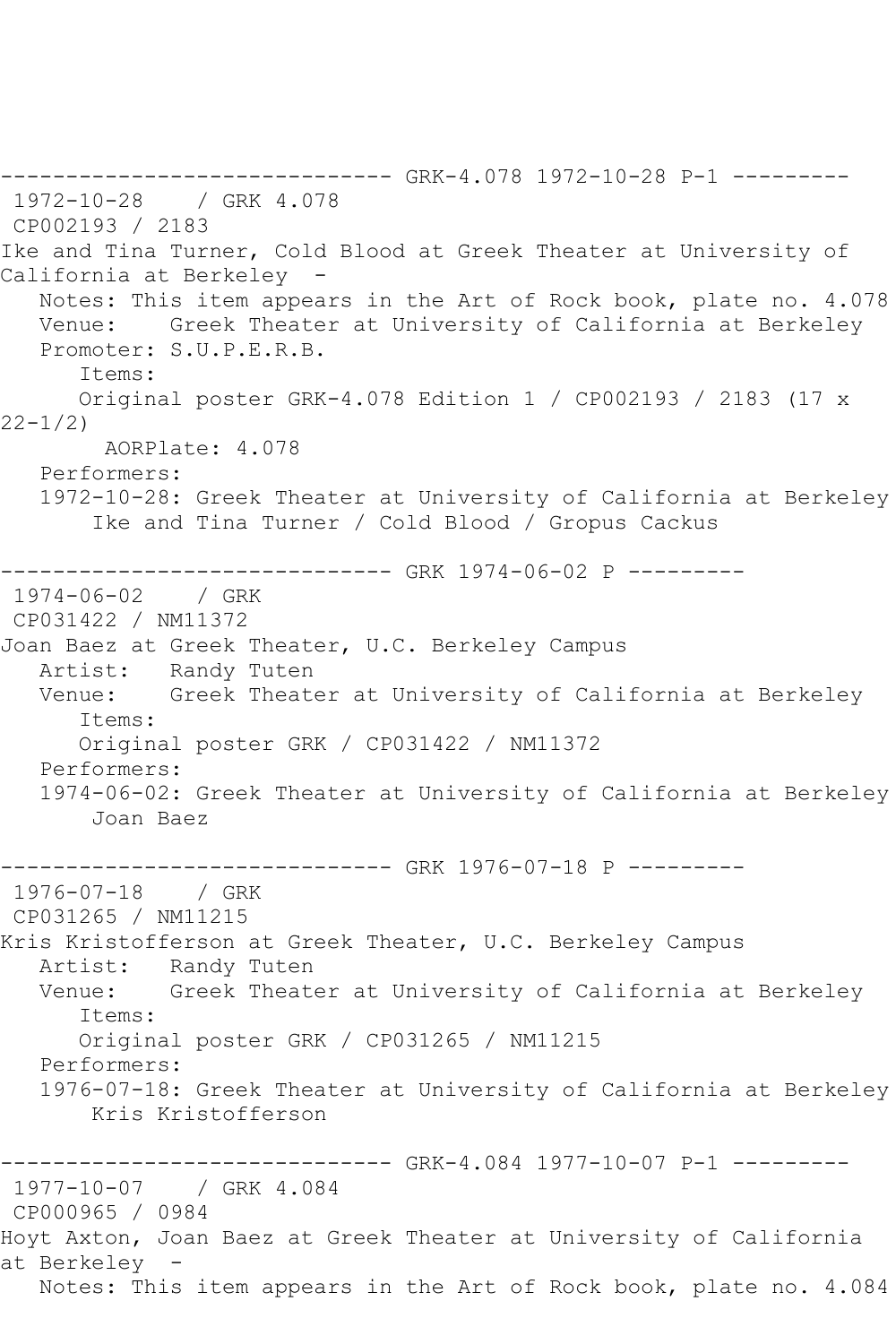Other: Festival Series: 1st Annual Venue: Greek Theater at University of California at Berkeley Promoter: Bread and Roses Items: Original poster GRK-4.084 Edition 1 / CP000965 / 0984 (11 x 17) AORPlate: 4.084 Performers: 1977-10-07 1977-10-09: Greek Theater at University of California at Berkeley Hoyt Axton / Joan Baez / Theodore Bikel / Boys of the Lough / Sandy Bull / Ramblin' Jack Elliott / Mimi Farina / Arlo Guthrie / John Herald / Country Joe Mcdonald / John Mceuen / Maria Muldaur / Terry Gaithwaite / Toni Brown / Robin Williamson / Mickey Newbury / Tom Paxton / Persuasions / Malvina Reynolds / Pete Seeger / Dave Van Ronk ------------------------------ GRK 1978-07-15 P --------- 1978-07-15 / GRK CP031222 / NM11172 George Benson, Tower of Power at The Greek Theater Artist: Randy Tuten Venue: Greek Theater at University of California at Berkeley Items: Original poster GRK / CP031222 / NM11172 Performers: 1978-07-15 1978-07-16: Greek Theater at University of California at Berkeley George Benson / Tower of Power / John Handy ------------------------------ GRK-4.083 1978-09-02 P-1 --------- 1978-09-02 / GRK 4.083 CP000263 / 0267 Joni Mitchell, Herbie Hancock at Greek Theater at University of California at Berkeley Notes: This item appears in the Art of Rock book, plate no. 4.083 Series: 2nd Annual Bred and roses Festival of Music Artist: Daniel Ziegler Venue: Greek Theater at University of California at Berkeley Promoter: Bread and Roses Items: Original poster GRK-4.083 Edition 1 / CP000263 / 0267 (11-1/2  $x 18 - 1/4$  AORPlate: 4.083 Performers: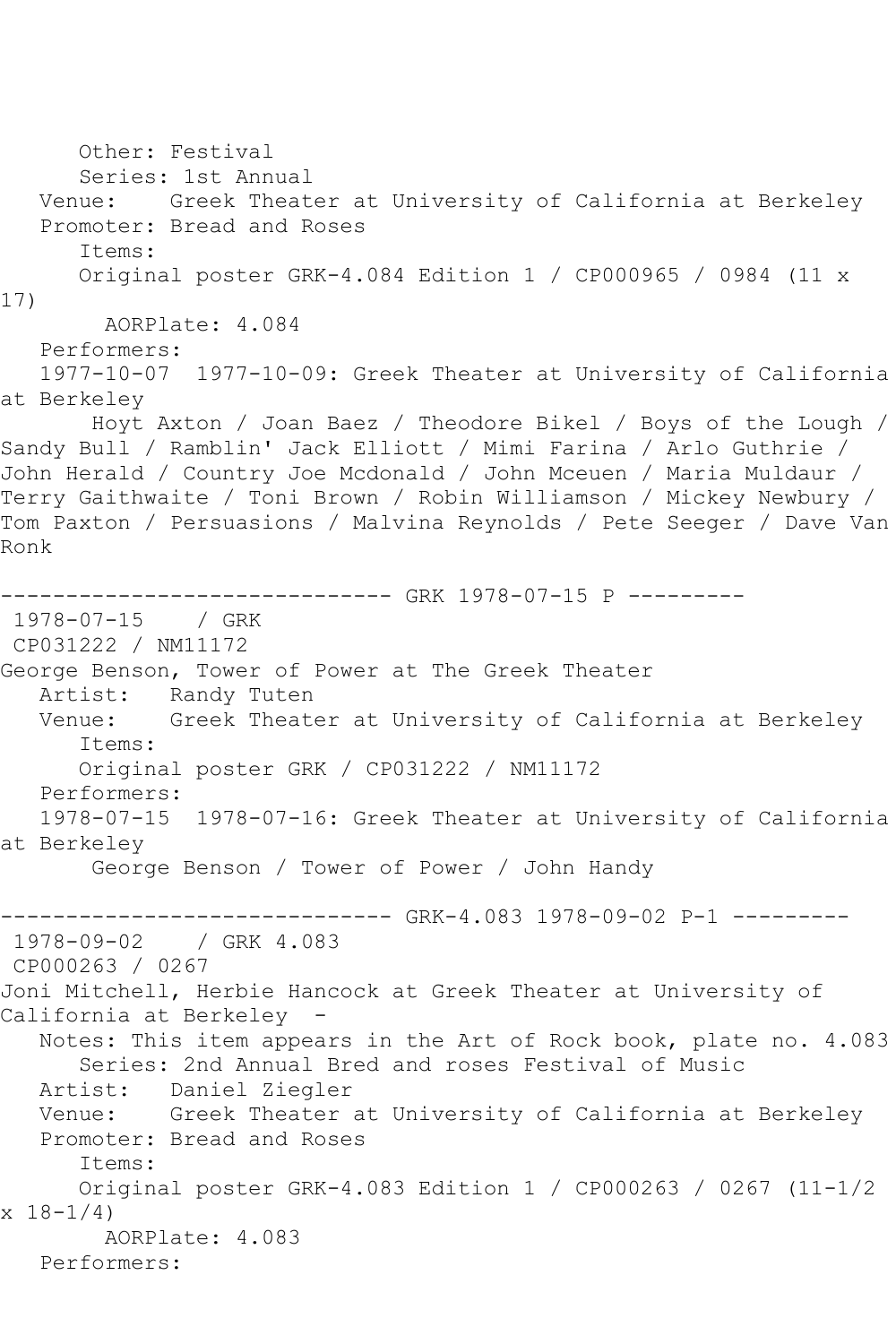1978-09-02 1978-09-04: Greek Theater at University of California at Berkeley Joni Mitchell / Herbie Hancock / Dirt Band / Kenny Rankin / David Bromberg / Mimi Farina / Don Mclean / John Mceuen 1978-09-03: Tom Paxton / Persuasions / Odetta / Bob Gibson / Elizabeth Cotton / Robin Williamson 1978-09-04: Al Stewart / Hoyt Axton / Steve Goodman / Melanie / Mickey Newbury / Persuasions / Bob Dorough / Mc Phil Austin (firesign Theater) / Mc David Ossman (Firesign Theater) / Hamilton Camp / Bill Takes ------------------------------ GRK 1978-10-01 P-1 ---------  $1978 - 10 - 01$ CP009736 / CS04831 Paul Butterfield, Country Joe and the Fish at Greek Theater at University of California at Berkeley - Event: Tribal Stomp Artist: Randy Tuten<br>Venue: Greek Theate Greek Theater at University of California at Berkeley Promoter: Chet Helms Items: Original poster GRK Edition 1 / CP009736 / CS04831 (11 x 17) GRK / CP000254 / 0258 Performers: 1978-10-01: Greek Theater at University of California at Berkeley Paul Butterfield Blues Band / Country Joe and the Fish / Big Brother and the Holding Company / It's a Beautiful Day / Canned Heat Blues Band / Lee Michaels / Allen Ginsberg / Michael Mcclure / Kenore Kandel / Daine Deprima ------------------------------ GRK 1978-10-01 P-1 --------- 1978-10-01 / GRK CP000305 / 0308 Paul Butterfield Blues Band, Country Joe and the Fish at Greek Theater at University of California at Berkeley - Berkele Event: Family Dog Presents Tribal Stomp Stanley Mouse Venue: Greek Theater at University of California at Berkeley Promoter: Family Dog Presents Items: Original poster GRK Edition 1 / CP000305 / 0308 (14 x 22) GRK / CP000184 / 0188 GRK / CP003018 / 2974 Performers: 1978-10-01: Greek Theater at University of California at Berkeley Paul Butterfield Blues Band / Country Joe and the Fish / Big Brother and the Holding Company / Michael Bloomfield / Nick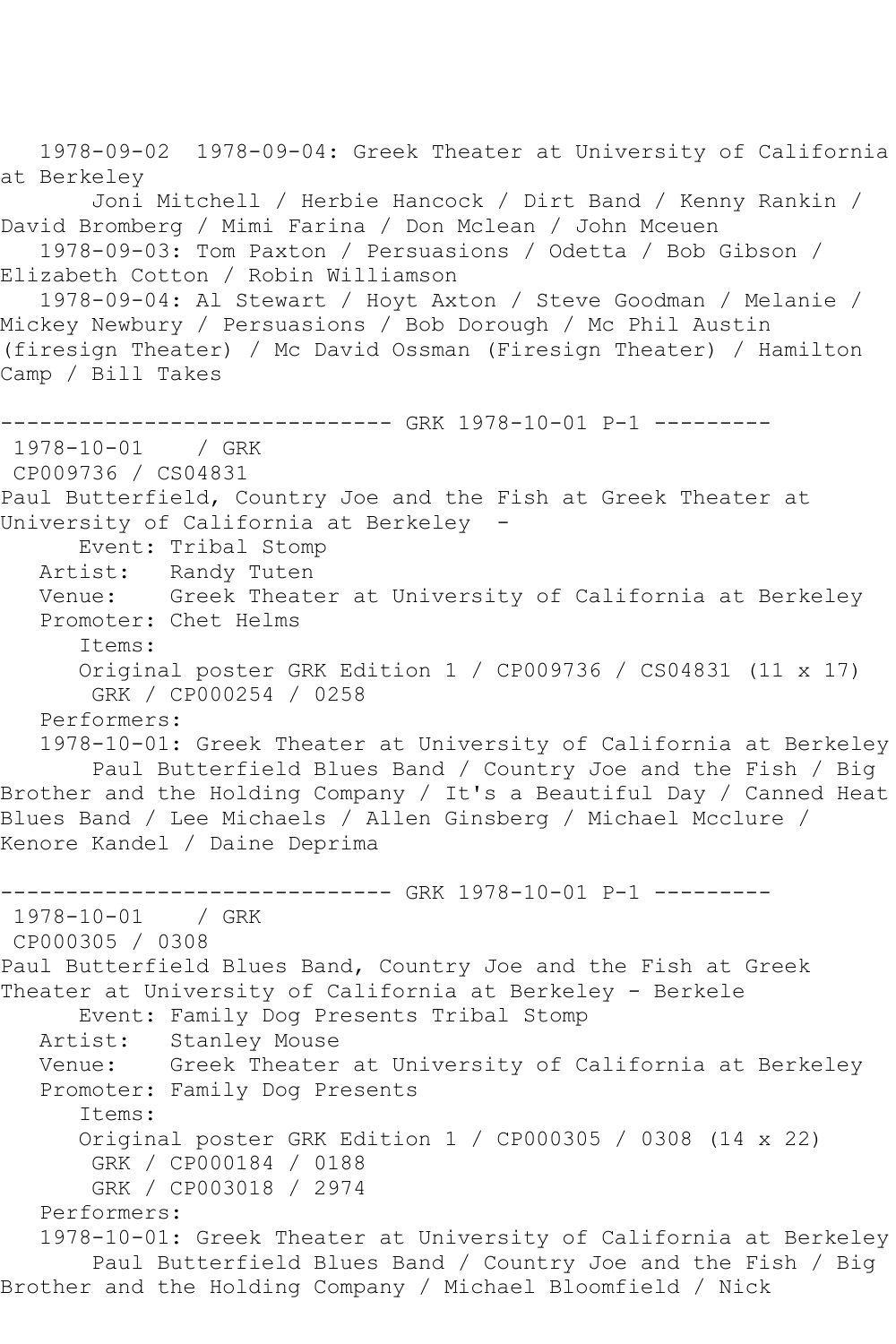Gravenites / It Was A Beautiful Day / Canned Heat Blues Band / Lee Michaels / Allen Ginsberg / Michael Mcclure / Lenore Kandel / Lenore Kandel / Diane DiPrima / Congress of Wonders / Wavy Gravy / Chet Helms ------------------------------ 1978-10-01 P --------- 1978-10-01 / CP060081 / CP060081 Paul Butterfield Blues Band with Bishop Bloomfield and Naftalin, Big Brother and the Holding Company with Nick Gravenite Benefit: Tibal Stomp, Putluck Picnic and Dance<br>Venue: Greek Theater at University of Californ Greek Theater at University of California at Berkeley Promoter: Family Dog Items: Original poster / CP060081 / CP060081 (16-5/8 x 22-1/2) Performers: 1978-10-01: Greek Theater at University of California at Berkeley Paul Butterfield Blues Band / Big Brother and the Holding Company / Allen Ginsburg / Congress of Wonders / Former Committee Members / Dance Spectrum / Michael Mcclure / Lenore Kandel ------------------------------ GRK-4.069 1979-09-08 P-1 --------- 1979-09-08c / GRK 4.069 CP003250 / A4 69 Santana at Greek Theater at University of California at Berkeley - Berkeley, CA Notes: This item appears in the Art of Rock book, plate no. 4.069 Venue: Greek Theater at University of California at Berkeley Promoter: Book: Art of Rock Items: Original poster GRK-4.069 Edition 1 / CP003250 / A4 69 (20 x 13) AORPlate: 4.069 GRK-4.069 / NONE / 69 AORPlate: 4.069 Performers: 1979-09-08c: Greek Theater at University of California at Berkeley Carlos Santana ------------- GRK-4.085 1979-10-05 P-1 ---------1979-10-05 / GRK 4.085 CP005631 / CP00880 Bread and roses: Kris Kristofferson, Chick Corea at Greek Theater at University of California at Berkeley - Notes: This item appears in the Art of Rock book, plate no. 4.085 Private Notes: \* A-/B+ 125 signed@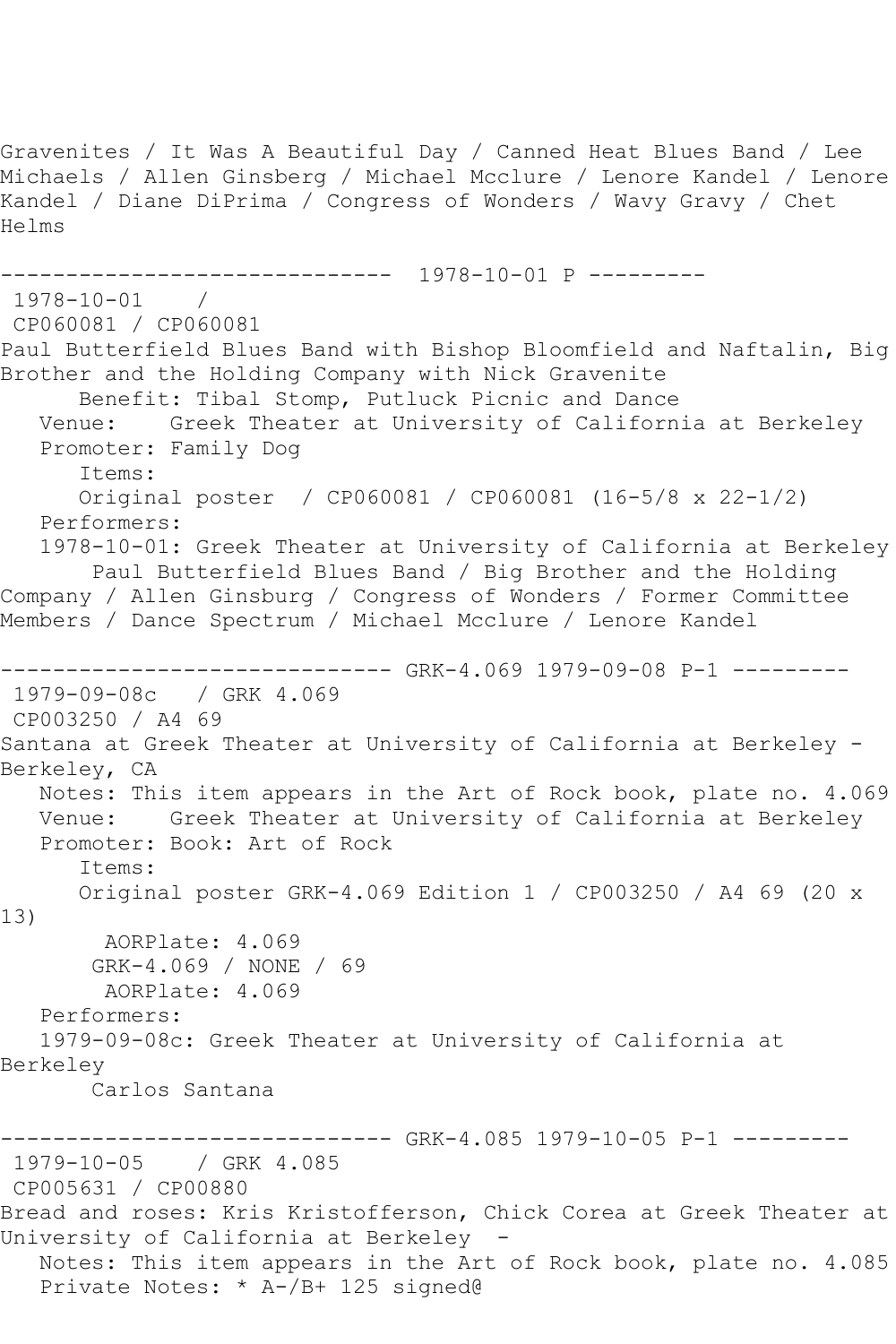Series: 3rd Annual Bread and Roses Festival of Music Artist: Stanley Mouse Venue: Greek Theater at University of California at Berkeley Promoter: Book: Art of Rock Items: Original poster GRK-4.085 Edition 1 / CP005631 / CP00880 (11 x  $14-3/4$ ) AORPlate: 4.085 Price: 125.00 GRK-4.085 / CP000054 / 0055 AORPlate: 4.085 Performers: 1979-10-05: Greek Theater at University of California at Berkeley Kris Kristofferson / Chick Corea / Roches / David Crosby / Hoyt Axton / Norton Buffalo Stampede 1979-10-06: Pete Seeger / Joan Baez / Paul Siebel / Chambers Brothers / Leah Kunkel / John Hammond Jr. 1979-10-07: Persuasions / Peter, Paul, and Mary / New Generation Singers / Maria Muldaur / Graham Nash / Flora Purim ------------------------------ GRK-4.082 1980-10-03 P-1 --------- 1980-10-03 / GRK 4.082 CP000966 / 0985 Neil Young and the Hawks and Doves Band, Kris Kristofferson at Greek Theater at University of California at Berkeley - B Notes: This item appears in the Art of Rock book, plate no. 4.082 Other: Festival Series: 4th Annual Artist: Stanley Mouse Venue: Greek Theater at University of California at Berkeley Promoter: Bread and Roses Items: Original poster GRK-4.082 Edition 1 / CP000966 / 0985 (11 x 16) AORPlate: 4.082 Performers: 1980-10-03: Greek Theater at University of California at Berkeley Neil Young / Kris Kristofferson / Bobby Bare / J.D. Souther / Jennifer Warnes / Passenger / Leonard Cohen / Mc Norton Buffalo 1980-10-04: Kingston Trio / Tom Paxton / Bob Gibson / Taj Mahal / B.B. King / Joni Mitchell / Tom Rush / San Francisco Gay Freedom Day / Mc Robin Williams 1980-10-05: Van Morrison / Herbie Hancock / Etta James / Angela Bofill / Mose Allison / Chambers Brothers / Mc Howard Hesseman ------------ GRK 1981-09 -1 P-1 ---------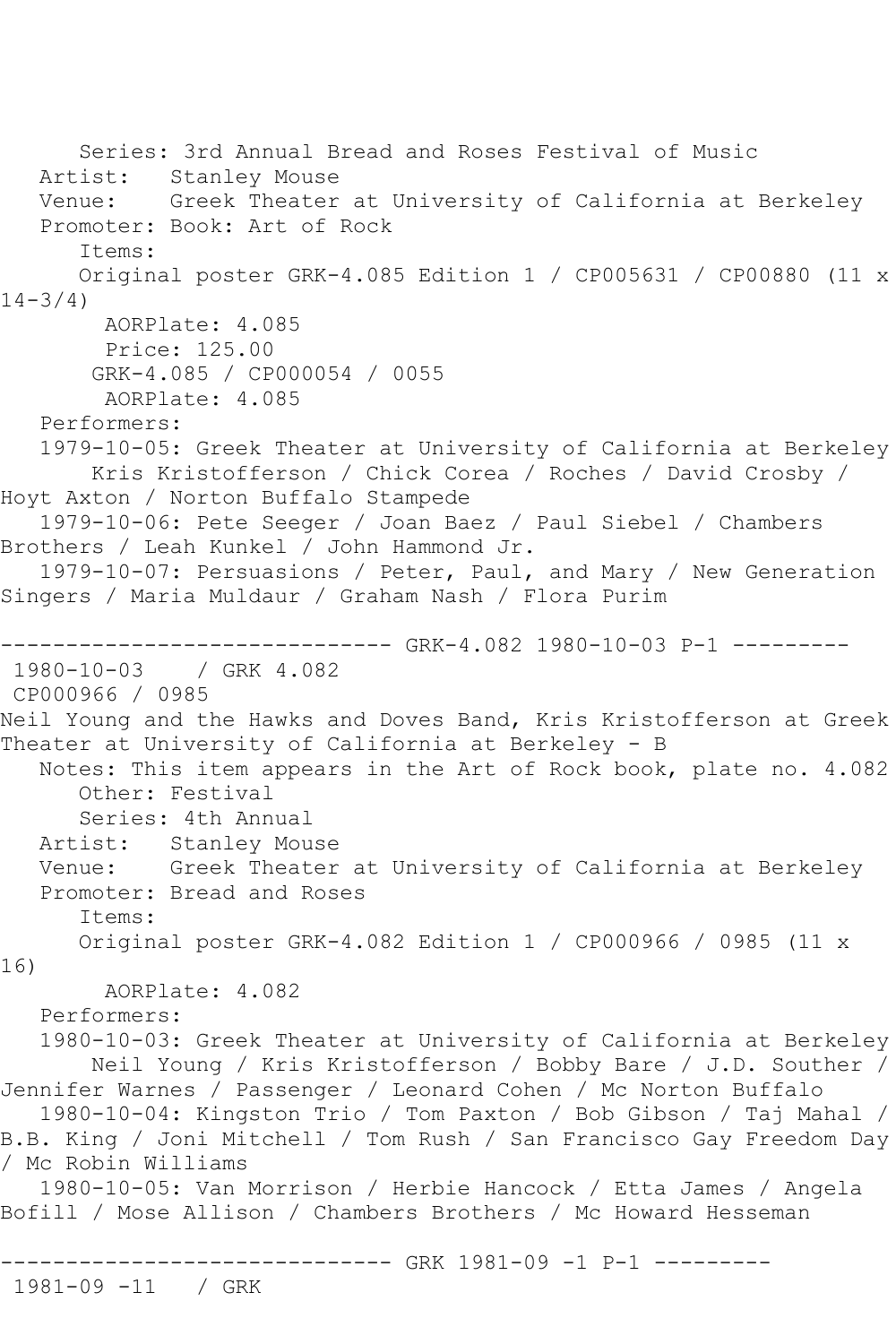CP002836 / 2799 Grateful Dead at Greek Theater at University of California at Berkeley - Notes: Photo: Richard Blair Venue: Greek Theater at University of California at Berkeley Promoter: Bill Graham Presents Items: Original poster GRK Edition 1 / CP002836 / 2799 GRK / CP019833 / XI004 Performers: 1981-09 -11 1981-09-13: Greek Theater at University of California at Berkeley Grateful Dead ------------------------------ GRK 1981-09 -1 BP-1 --------- 1981-09 -11+ / GRK CP001286 / 1301 Grateful Dead at Greek Theater at University of California at Berkeley - Artist: Daniel Ziegler Venue: Greek Theater at University of California at Berkeley Items: Backstage Pass GRK Edition 1 / CP001286 / 1301 Performers: 1981-09 -11+: Greek Theater at University of California at Berkeley Grateful Dead --------------- GRK 1981-09 -1 BP-1 ---------1981-09 -11+ / GRK CP001287 / 1302 Grateful Dead at Greek Theater at University of California at Berkeley - Venue: Greek Theater at University of California at Berkeley Items: Backstage Pass GRK Edition 1 / CP001287 / 1302 Performers: 1981-09 -11+: Greek Theater at University of California at Berkeley Grateful Dead ------------------------------ 1982-05-21 P --------- 1982-05-21 / CP060115 / CP060115 Grateful Dead at Greek Theater UC Artist: Daniel Ziegler Venue: Greek Theater at University of California at Berkeley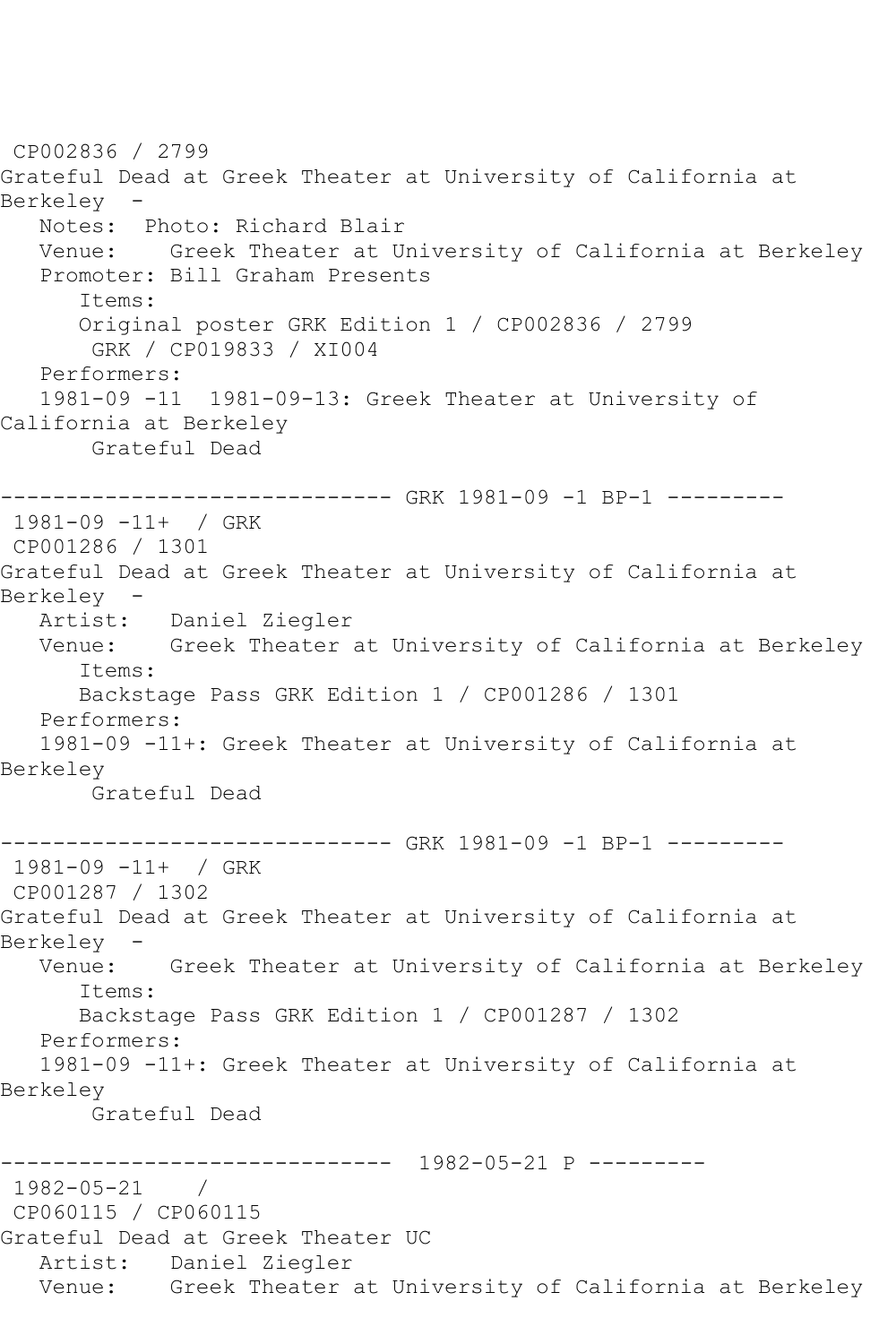Promoter: Bill Graham Items: Original poster / CP060115 / CP060115 (14-1/4 x 22) Performers: 1982-05-21 1982-05-23: Greek Theater at University of California at Berkeley Grateful Dead ------------------------------ 1984-07-27 P --------- 1984-07-27 / CP061418 / CP061418 Frank Zappa at Greek Theater UC Berkeley Venue: Greek Theater UC Berkeley Promoter: Bill Graham Presents Items: Original poster / CP061418 / CP061418 (11 x 17) Performers: 1984-07-27: Greek Theater UC Berkeley Frank Zappa ------------------------------ GRK-BGP-003 1985-09-13 P-1 --------- 1985-09-13 / GRK BGP-003 CP006489 / CP01739 Ub40, Fine Young Cannibals at Greek Theater at University of California at Berkeley - Berkeley, CA Notes: This poster has no number Private Notes: BGP-003 Artist: Heirographics (Arlene Owseichik) - Art Director Venue: Greek Theater at University of California at Berkeley Promoter: Bill Graham Presents BGP Items: Original poster GRK-BGP-003 Edition 1 / CP006489 / CP01739 (13-3/8 x 18-1/8) Price: 1225.00 Performers: 1985-09-13: Greek Theater at University of California at Berkeley UB40 / Fine Young Cannibals ------------------------------ GRK-BGP-004 1985-09-26 P-1 --------- 1985-09-26 / GRK BGP-004 CP006490 / CP01740 REM, Guadalcanal Diary at Greek Theater at University of California at Berkeley - Berkeley, CA Notes: This poster has no number Private Notes: BGP-004 Artist: Heirographics (Arlene Owseichik) - Art Director Venue: Greek Theater at University of California at Berkeley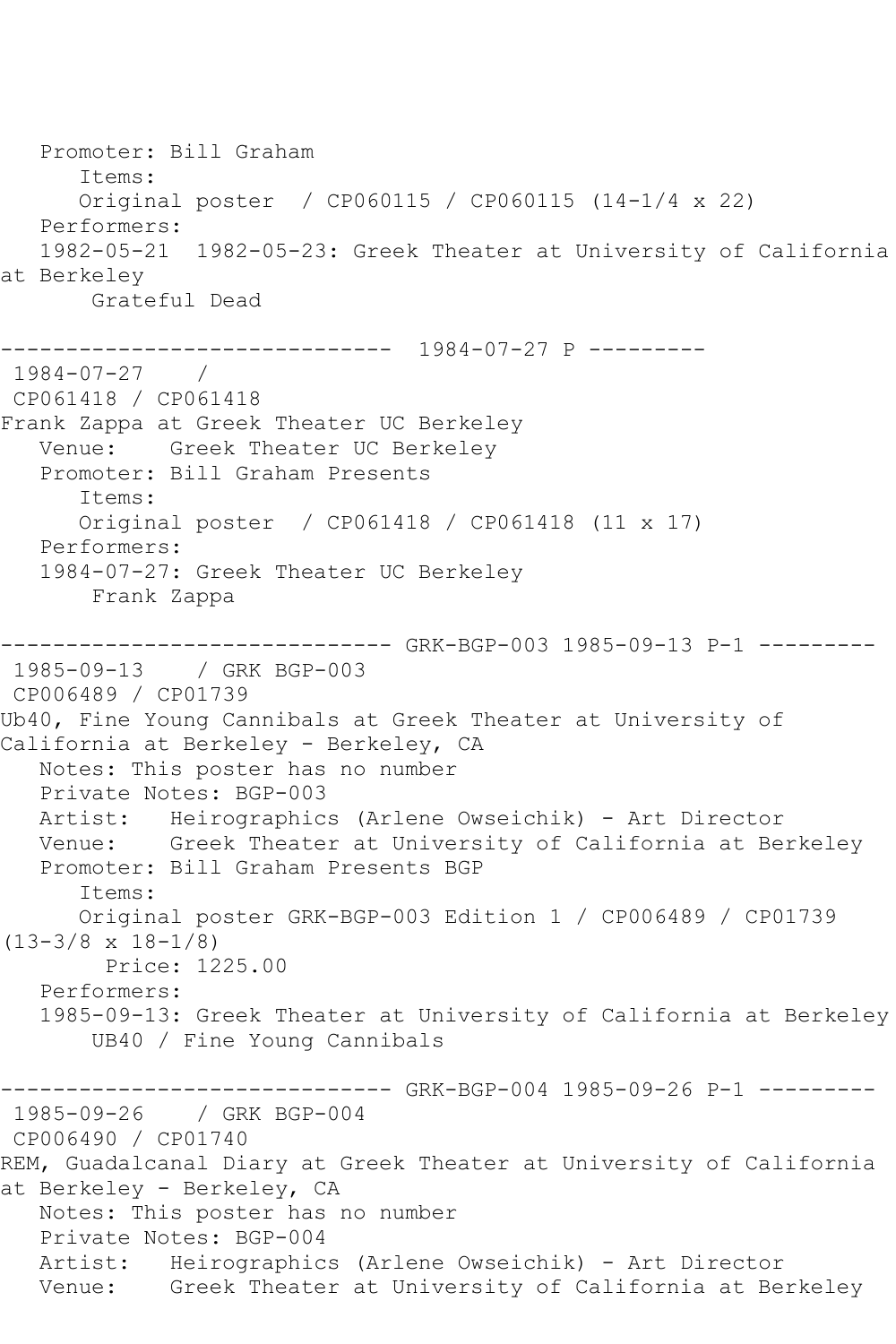Promoter: Bill Graham Presents BGP Items: Original poster GRK-BGP-004 Edition 1 / CP006490 / CP01740 (14 x 19) Price: 1525.00 Performers: 1985-09-26: Greek Theater at University of California at Berkeley R.E.M. / Guadalcanal Diary ------------------------------ GRK-BGP-005 1985-09-27 P-1 --------- 1985-09-27 / GRK BGP-005 CP006491 / CP01741 Vollenweider, Andreas at Greek Theater at University of California at Berkeley Private Notes: BGP-005 Artist: Arlene Owseichik -- Art Director Venue: Greek Theater at University of California at Berkeley Promoter: Bill Graham Presents BGP Items: Original poster GRK-BGP-005 Edition 1 / CP006491 / CP01741  $(13-1/2 \times 18-1/4)$  Price: 525.00 Performers: 1985-09-27: Greek Theater at University of California at Berkeley Vollenweider / Andreas ----------------------------- GRK 1986-05-10 P-1 ---------1986-05-10 / GRK CP020321 / XK19860510 Public Image Limited at Greek Theater at University of California at Berkeley - Venue: Greek Theater at University of California at Berkeley Items: Original poster GRK Edition 1 / CP020321 / XK19860510 GRK / NONE / XK1986051 Performers: 1986-05-10: Greek Theater at University of California at Berkeley Public Image Limited ----------------------------- GRK 1986-06-08 P-1 ---------1986-06-08 / GRK CP020324 / XK19860608 Southside Johnny at Greek Theater at University of California at Berkeley - Venue: Greek Theater at University of California at Berkeley Items: Original poster GRK Edition 1 / CP020324 / XK19860608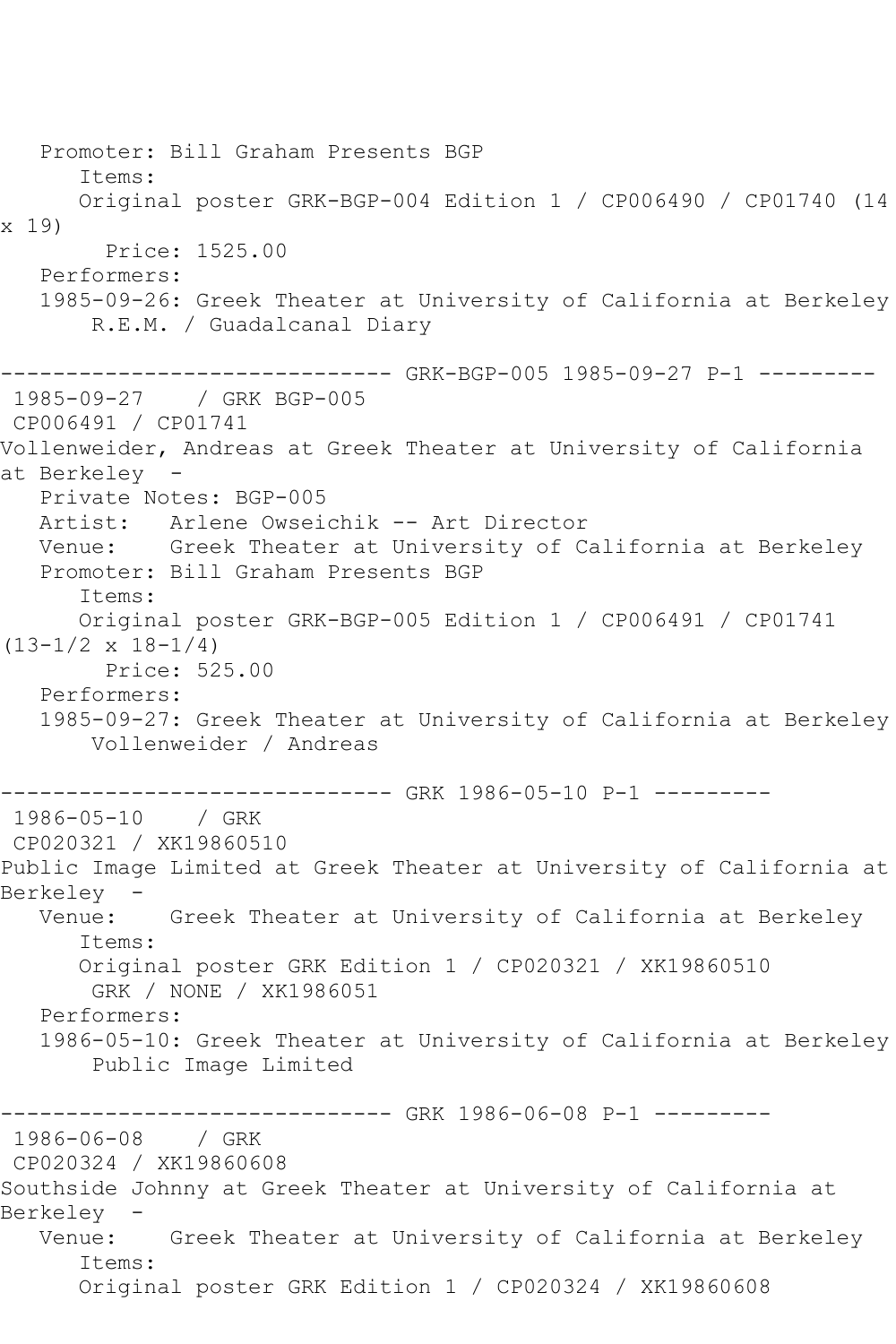GRK / NONE / XK1986060 Performers: 1986-06-08: Greek Theater at University of California at Berkeley Southside Johnny ------------ GRK-BGP-014 1987-07-03 P-1 ---------1987-07-03 / GRK BGP-014 CP006500 / CP01750 Bangles, Cutting Crew at Greek Theater at University of California at Berkeley - Private Notes: BGP-014 Event: I Just Died in your Arms Artist: Heirographics (Arlene Owseichik) - Art Director Venue: Greek Theater at University of California at Berkeley Promoter: Bill Graham Presents BGP Items: Original poster GRK-BGP-014 Edition 1 / CP006500 / CP01750 (13-1/4 x 18) Price: 53.00 Performers: 1987-07-03: Greek Theater at University of California at Berkeley Bangles / Cutting Crew ------------------------------ GRK-BGP-015 1987-08-15 P-1 --------- 1987-08-15 / GRK BGP-015 CP006502 / CP01752 David Sanborn, Spyro Gyra at Greek Theater at University of California at Berkeley Private Notes: BGP-015 Other: Festival Artist: Heirographics (Arlene Owseichik) - Art Director Venue: Greek Theater at University of California at Berkeley Promoter: Bill Graham Presents BGP Items: Original poster GRK-BGP-015 Edition 1 / CP006502 / CP01752  $(13-1/4 \times 18-1/4)$  GRK-BGP-015 Edition 1 / CP006501 / CP01751 (13 x 19-1/4) Performers: 1987-08-15: Greek Theater at University of California at Berkeley David Sanborn 1987-08-22: Spyro Gyra 1987-08-29: Pat Metheny ----------- GRK-BGP-024 1988-07-10 P-1 ---------1988-07-10 / GRK BGP-024 CP006511 / CP01761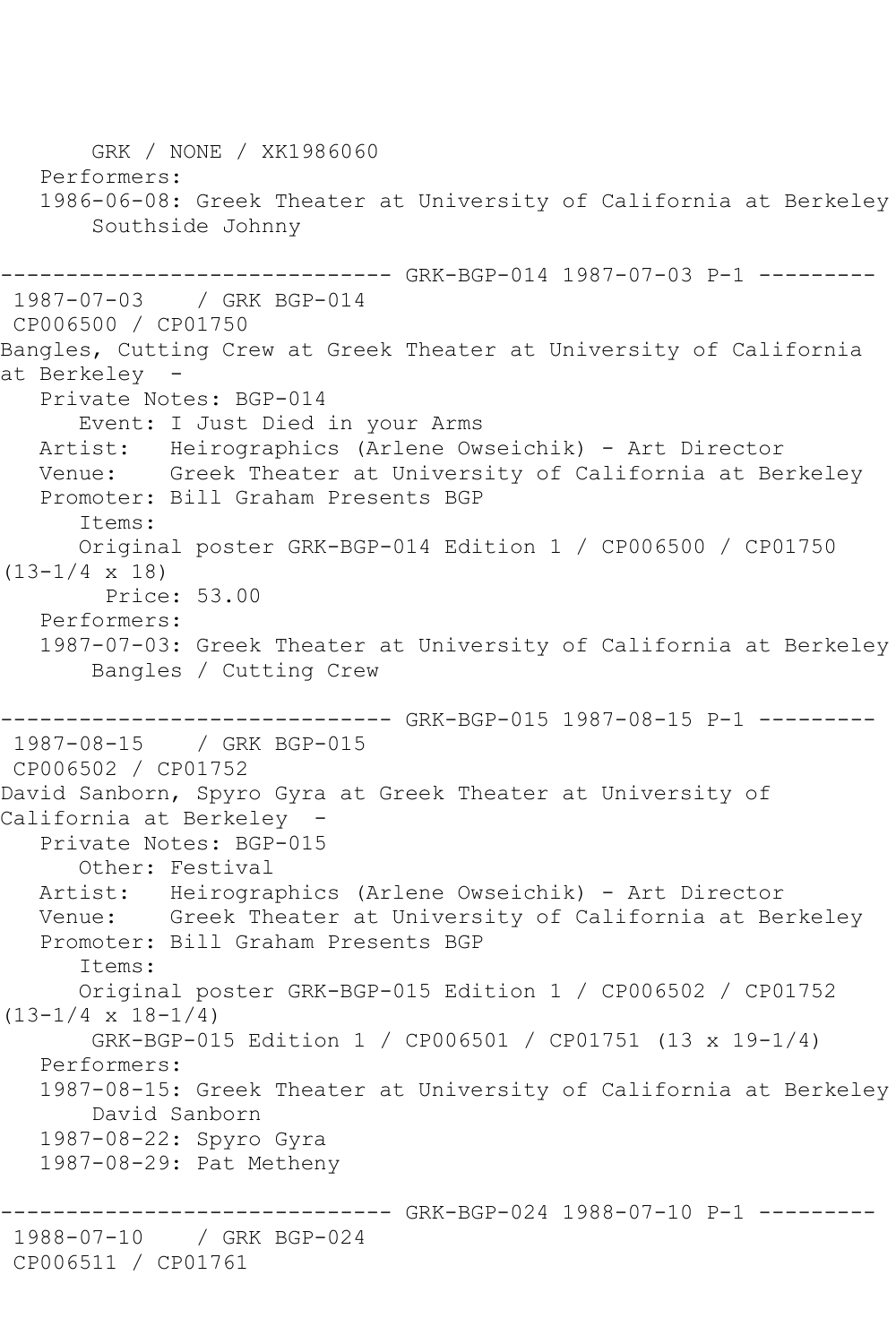Jerry Garcia's Electric Band, John Kahn at Greek Theater at University of California at Berkeley - Berkeley, CA Private Notes: BGP-024 Artist: Ken Friedman<br>Venue: Greek Theate Greek Theater at University of California at Berkeley Promoter: Bill Graham Presents BGP Items: Original poster GRK-BGP-024 Edition 1 / CP006511 / CP01761 (13  $x 19 - 3/4$  Price: 185.00 Performers: 1988-07-10: Greek Theater at University of California at Berkeley Jerry Garcia / John Kahn / David Kemper / Gloria Jones / Melvin Seals / Jackie Labranch / Bob Weir / Brent Mydland ------------------------------ SCT-BGP-025 1988-09-08 P-1 --------- 1988-09-08 / SCT BGP-025 CP006512 / CP01762 Bryan Ferry at Sacramento Community Theater - Sacramento, CA Private Notes: BGP-025 Artist: Heirographics (Arlene Owseichik) - Art Director Venue: Sacramento Community Theater Promoter: Bill Graham Presents BGP Items: Original poster SCT-BGP-025 Edition 1 / CP006512 / CP01762 (9  $x 19-1/4$  Price: 63.00 Performers: 1988-09-08: Sacramento Community Theater Bryan Ferry 1988-09-09: Greek Theater at University of California at Berkeley Bryan Ferry ------------------------------ GRK 198?-05-07 P-1 --------- 198?-05-07 / GRK CP001020 / 1039 Roxy Music at Greek Theater at University of California at Berkeley - Artist: Peggy Mocine Venue: Greek Theater at University of California at Berkeley Promoter: Bill Graham Presents Items: Original poster GRK Edition 1 / CP001020 / 1039 (15 x 20) Performers: 198?-05-07: Greek Theater at University of California at Berkeley Roxy Music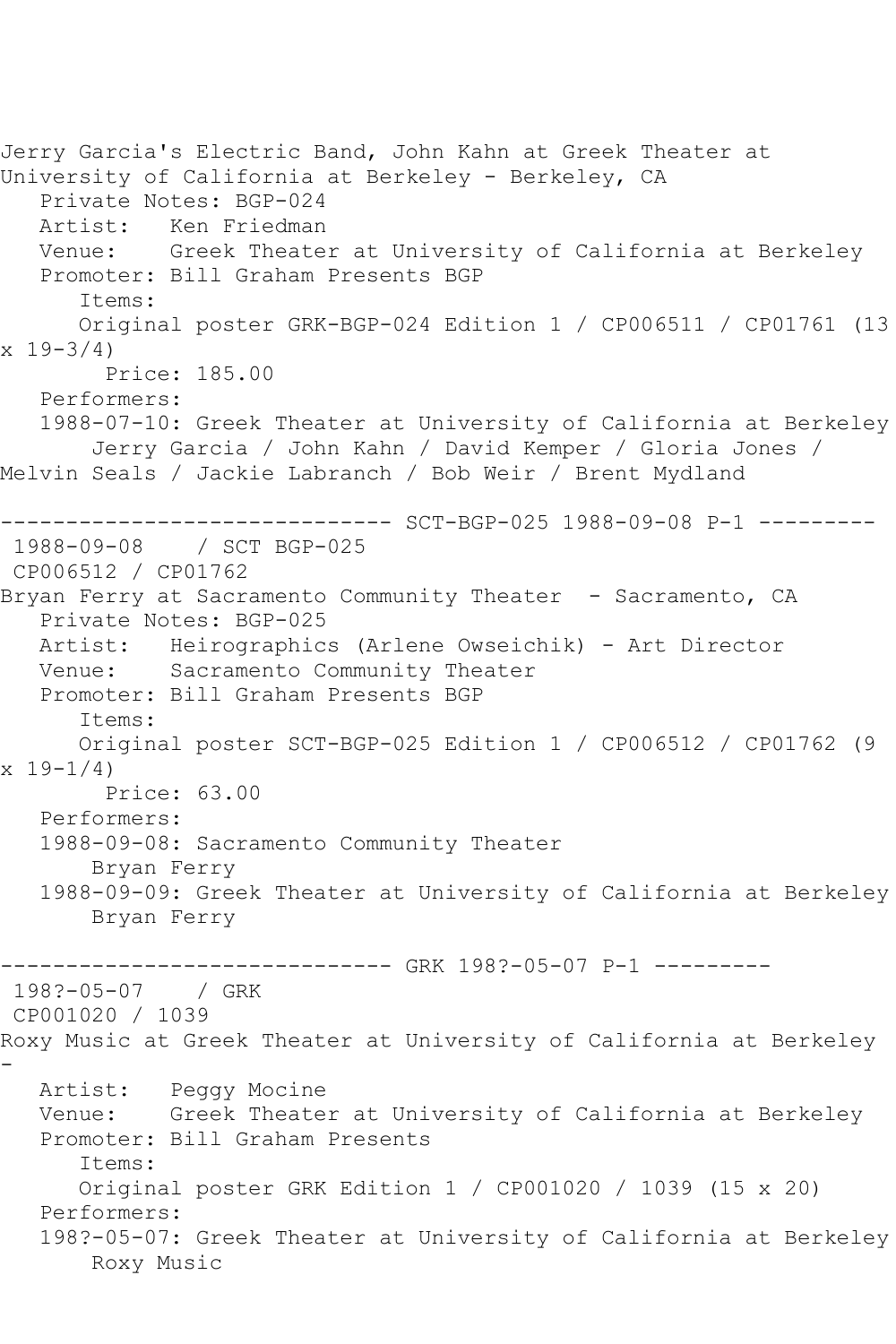------------------------------ 1991-03-06 P --------- 1991-03-06 / CP061142 / CP061142 Butthole Surfers at Old Lion Hotel Benefit: Zealots on Acid Artist: Ian White Venue: Old Lion Hotel Promoter: B.S.S. / 102.7 FM RRR / 107.5 FM JJJ Items: Original poster / CP061142 / CP061142 (17-1/8 x 23-1/8) Performers: 1991-03-06: Old Lion Hotel Butthole Surfers 1991-03-08 1991-03-09: Old Greek Theater 1991-03-10: Sarah Sands Hotel 1991-03-13 1991-03-14: Power Station 1991-03-15: Tattersalls Club 1991-03-16: Selinas 1991-03-17: Burland Community Hall 1991-03-18: Venue ------------------------------ WILT-BGP-045 1991-05-28 P-1 --------- 1991-05-28 / WILT BGP-045 CP006528 / CP01778 Elvis Costello, Rude 5 at Wiltern Theater, Los Angeles - Los Angeles, CA Private Notes: BGP-045 Artist: Arlene Owseichick -- Artist Venue: Wiltern Theater, Los Angeles Promoter: Bill Graham Presents BGP Items: Original poster WILT-BGP-045 Edition 1 / CP006528 / CP01778  $(13 \times 19 - 1/4)$  Price: 105.00 Performers: 1991-05-28 91-05-29: 1991-06-03 91-06-04: Wiltern Theater, Los Angeles Elvis Costello / Rude 5 / Sam Phillips 1991-05-31 1991-06-01: Greek Theater at University of California at Berkeley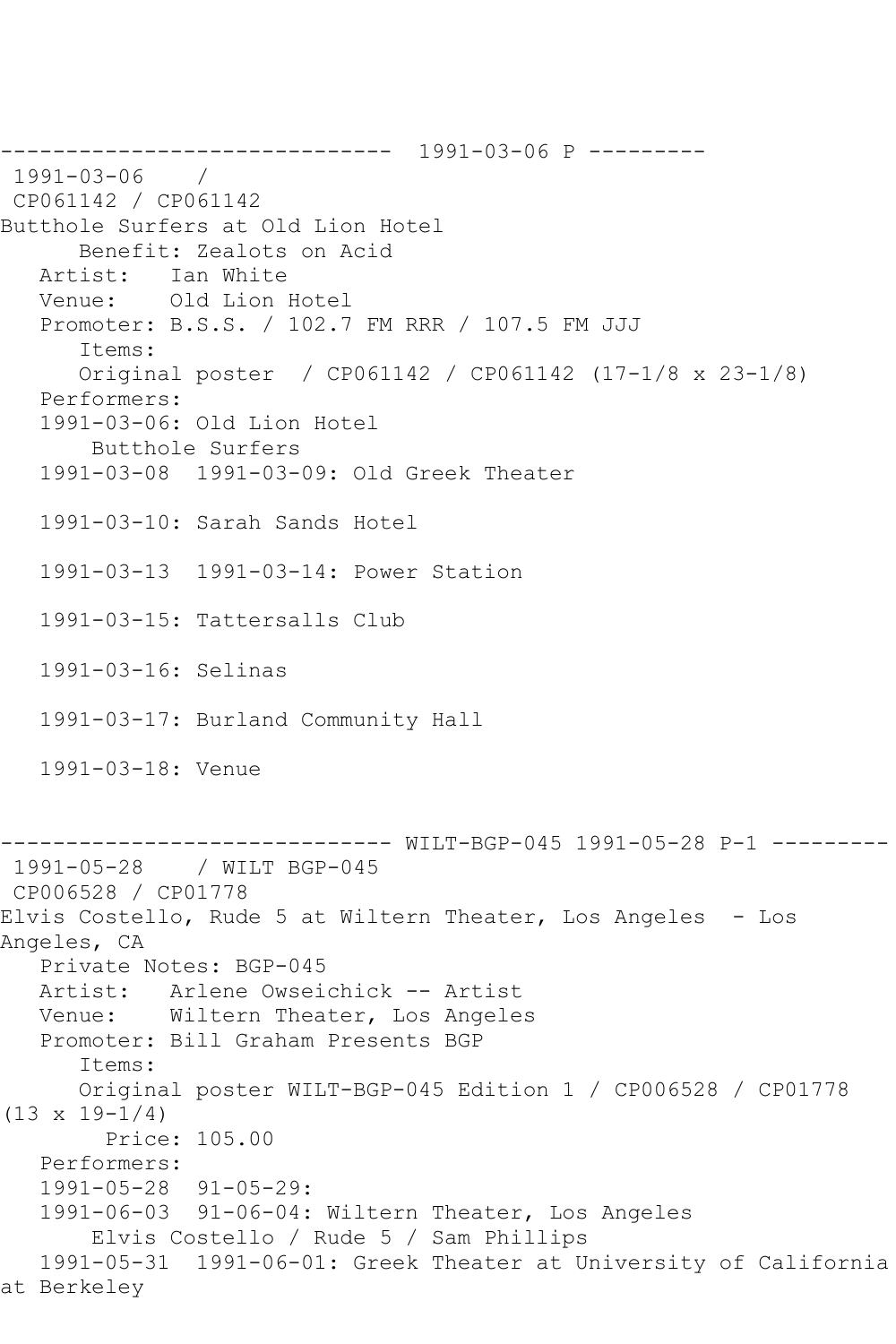------------------------------ WAR-BGP-083 1993-10-28 P-1 --------- 1993-10-28 / WAR BGP-083 CP006558 / CP01808 Pearl Jam, Rollins Band at Warfield Theater - San Francisco, CA Private Notes: BGP-083 Artist: Chris Shaw Venue: Warfield Theater Promoter: Bill Graham Presents BGP Items: Original poster WAR-BGP-083 Edition 1 / CP006558 / CP01808 (13  $x 19-1/4$  Price: 184.00 Performers: 1993-10-28: Warfield Theater Pearl Jam / Rollins Band / American Music Club 1993-10-30: Event Center San Jose State Pearl Jam / Rollins Band / American Music Club 1993-10-31: Greek Theater at University of California at Berkeley Pearl Jam / Rollins Band / American Music Club ------------------------------ GRK-BGP-098-O 1994-08-20 P-1 -------- - 1994-08-20 / GRK BGP-098-O CP005854 / CP01103 Indigo Girls, Big Fish Ensemble at Greek Theater, Berkeley Notes: Oversize Private Notes: BGP-098-O Artist: Lisa Bohm Venue: Greek Theater at University of California at Berkeley Promoter: Bill Graham Presents BGP Items: Original poster GRK-BGP-098-O Edition 1 / CP005854 / CP01103 (19 x 26) Price: 79.00 Performers: 1994-08-20 1994-08-21: Greek Theater at University of California at Berkeley Indigo Girls / Big Fish Ensemble / Caroline Aiken / Gherkin / Kristen Hall ------------------------------ GRK-BGP-119 1995-06-24 P-1 --------- 1995-06-24 / GRK BGP-119 CP006601 / CP01851 Seal, Des'ree at Greek Theater at University of California at Berkeley -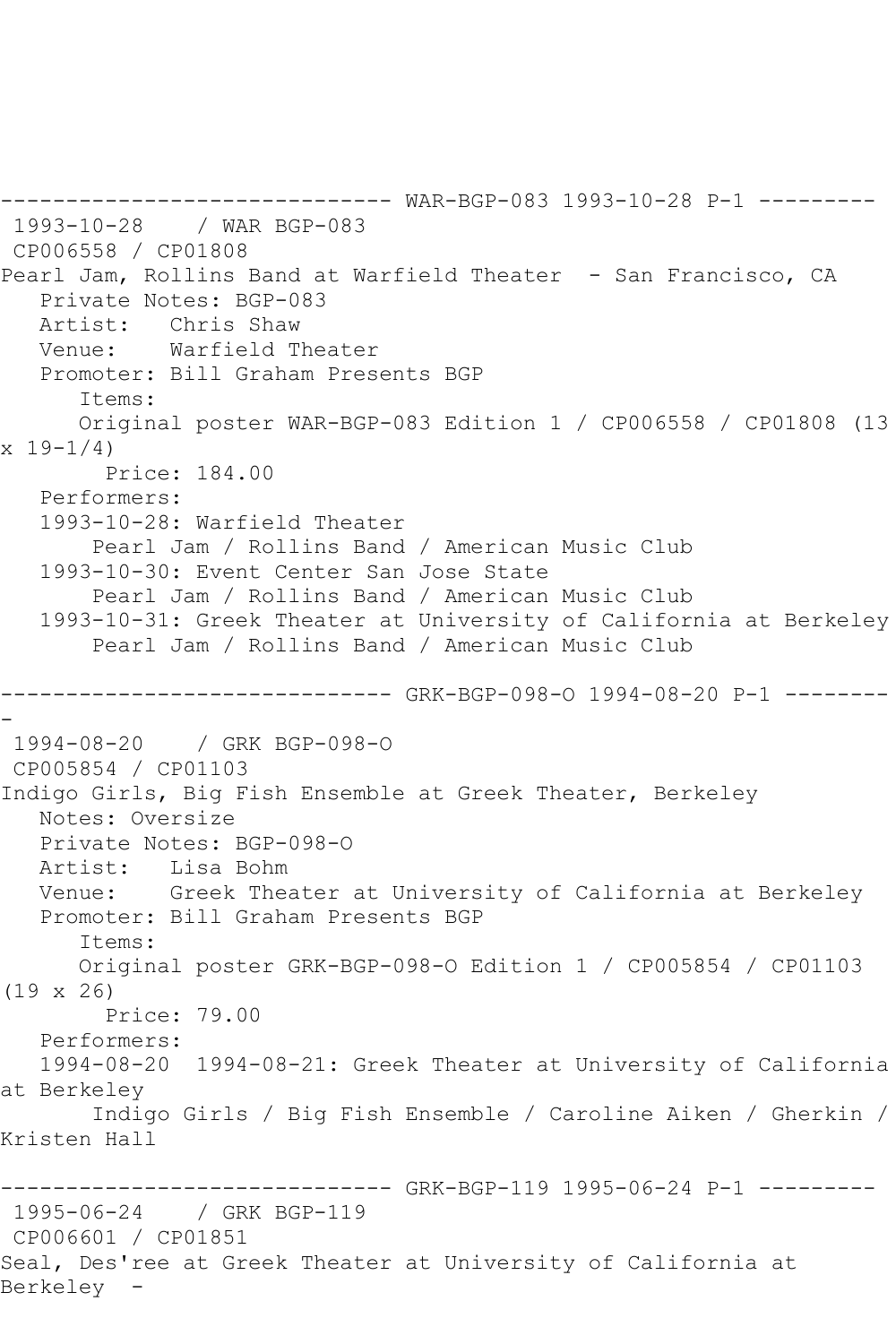Private Notes: BGP-119 Artist: John Yorke Venue: Greek Theater at University of California at Berkeley Promoter: Bill Graham Presents BGP Items: Original poster GRK-BGP-119 Edition 1 / CP006601 / CP01851 (13  $x 19-1/4$  Price: 41.00 Performers: 1995-06-24: Greek Theater at University of California at Berkeley Seal / Des'ree ------------------------------ GRK-BGP-123 1995-07-22 P-1 --------- 1995-07-22 / GRK BGP-123 CP006589 / CP01839 Boz Scaggs, Rev. Billy C. Wirtz at Greek Theater at University of California at Berkeley - Private Notes: BGP-123 Artist: John Yorke Venue: Greek Theater at University of California at Berkeley Promoter: Bill Graham Presents BGP Items: Original poster GRK-BGP-123 Edition 1 / CP006589 / CP01839 (13 x 19-1/4) Price: 53.00 Performers: 1995-07-22: Greek Theater at University of California at Berkeley Boz Scaggs / Rev. Billy C. Wirtz ------------------------------ GRK-BGP-146 1996-06-07 P-1 --------- 1996-06-07 / GRK BGP-146 CP006604 / CP01854 Alanis Morissette, Imperial Drag at Greek Theater at University of California at Berkeley - Private Notes: BGP-146 Artist: Randy Chavez Venue: Greek Theater at University of California at Berkeley Promoter: Bill Graham Presents BGP Items: Original poster GRK-BGP-146 Edition 1 / CP006604 / CP01854 (13  $x 19-1/4$  Price: 74.00 Performers: 1996-06-07 1996-06-08: Greek Theater at University of California at Berkeley Alanis Morissette / Imperial Drag 1996-06-07 96-06-08: Cal Expo Amphitheater, Sacramento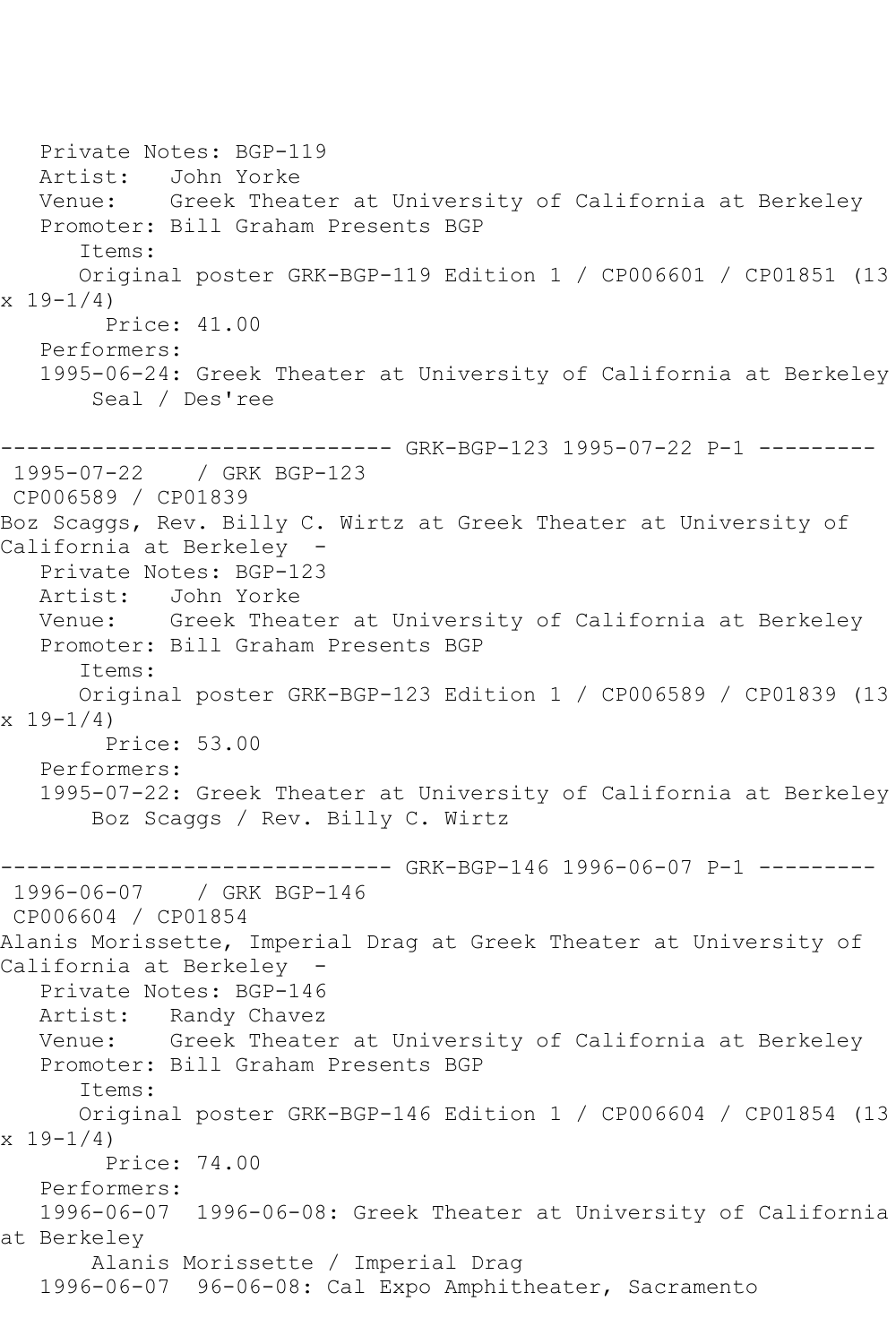Alanis Morissette / Imperial Drag ------------------------------ GRK-BGP-150 1996-08-03 P-1 --------- 1996-08-03 / GRK BGP-150 CP006609 / CP01859 Sarah McLachlan, Suzanne Vega at Greek Theater at University of California at Berkeley - Private Notes: BGP-150 Artist: Amacker Bullwinkle Venue: Greek Theater at University of California at Berkeley Promoter: Bill Graham Presents BGP Items: Original poster GRK-BGP-150 Edition 1 / CP006609 / CP01859 (13  $x 19 - 1/4$  Price: 63.00 Performers: 1996-08-03: Greek Theater at University of California at Berkeley Sarah McLachlan / Suzanne Vega / Paula Cole ------------------------------ GRK-BGP-124 1997-08-11 P-1 --------- 1997-08-11 / GRK BGP-124 CP006590 / CP01840 Dave Matthews band, Dionne Farris at Greek Theater at University of California at Berkeley - Private Notes: BGP-124 Artist: Su Suttle (aka Susan Taggart) Venue: Greek Theater at University of California at Berkeley Promoter: Bill Graham Presents BGP Items: Original poster GRK-BGP-124 Edition 1 / CP006590 / CP01840 (13  $x 19 - 1/4$  Price: 52.00 Performers: 1997-08-11: Greek Theater at University of California at Berkeley Dave Matthews band / Dionne Farris ------------------------------ GRK-BGP-173 1997-08-29 P-1 --------- 1997-08-29 / GRK BGP-173 CP006627 / CP01877 Blues Traveler, Joan Osborne at Greek Theater at University of California at Berkeley - Private Notes: BGP-173 Artist: Randy Chavez Venue: Greek Theater at University of California at Berkeley Promoter: Bill Graham Presents BGP Items: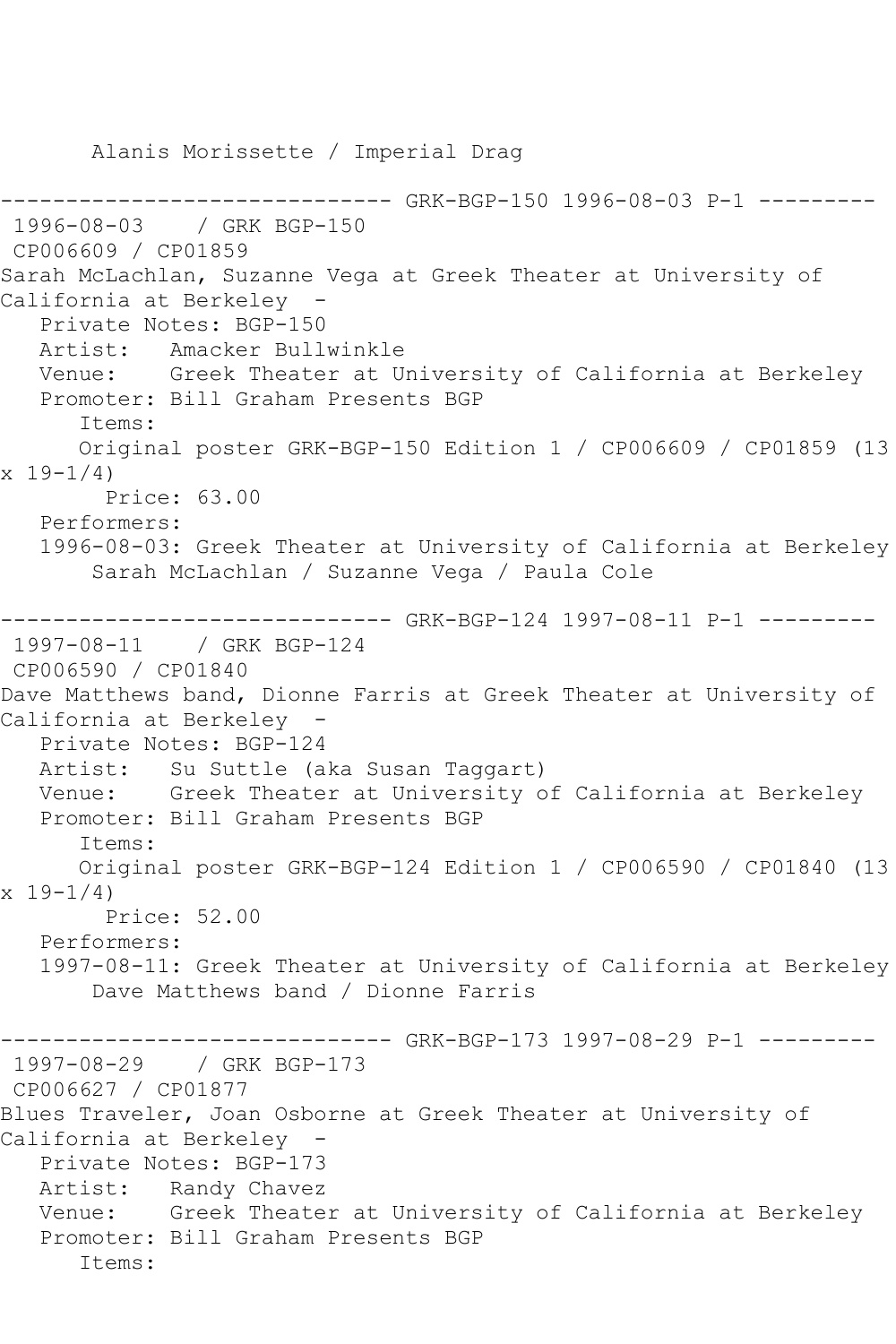Original poster GRK-BGP-173 Edition 1 / CP006627 / CP01877 (13  $x 19 - 1/4$  Price: 84.00 Performers: 1997-08-29: Greek Theater at University of California at Berkeley Blues Traveler / Joan Osborne / Train ------------------------------ GRK-BGP-192 1998-05-29 P-1 --------- 1998-05-29 / GRK BGP-192 CP006645 / CP01895 Widespread Panic, Love at Greek Theater, Berkeley Private Notes: BGP-192 Artist: Michael Laurence Venue: Greek Theater at University of California at Berkeley Promoter: Bill Graham Presents BGP Items: Original poster GRK-BGP-192 Edition 1 / CP006645 / CP01895 (13 x 19-1/4) Price: 79.00 Performers: 1998-05-29: Greek Theater at University of California at Berkeley Widespread Panic / Love / Special Sauce 1998-06-12 1998-06-13: Red Rocks Amphitheater, Denver 1998-05-29: Cuthbert Amphitheater ----------- GRK 19zz-06-28 P-1 ---------19zz-06-28 / GRK CP016116 / ME1260 Indigo Girls, Ellen James Society at Greek Theater at University of California at Berkeley - Greek Theater at University of California at Berkeley Items: Original poster GRK Edition 1 / CP016116 / ME1260 Performers: 19zz-06-28: Greek Theater at University of California at Berkeley Indigo Girls / Ellen James Society ------------------------------ GRK 19zz-07-01 P-1 --------- 19zz-07-01 / GRK CP008335 / CP03580 B-52's at Greek Theater at University of California at Berkeley - Private Notes: Punk Venue: Greek Theater at University of California at Berkeley Items: Original poster GRK Edition 1 / CP008335 / CP03580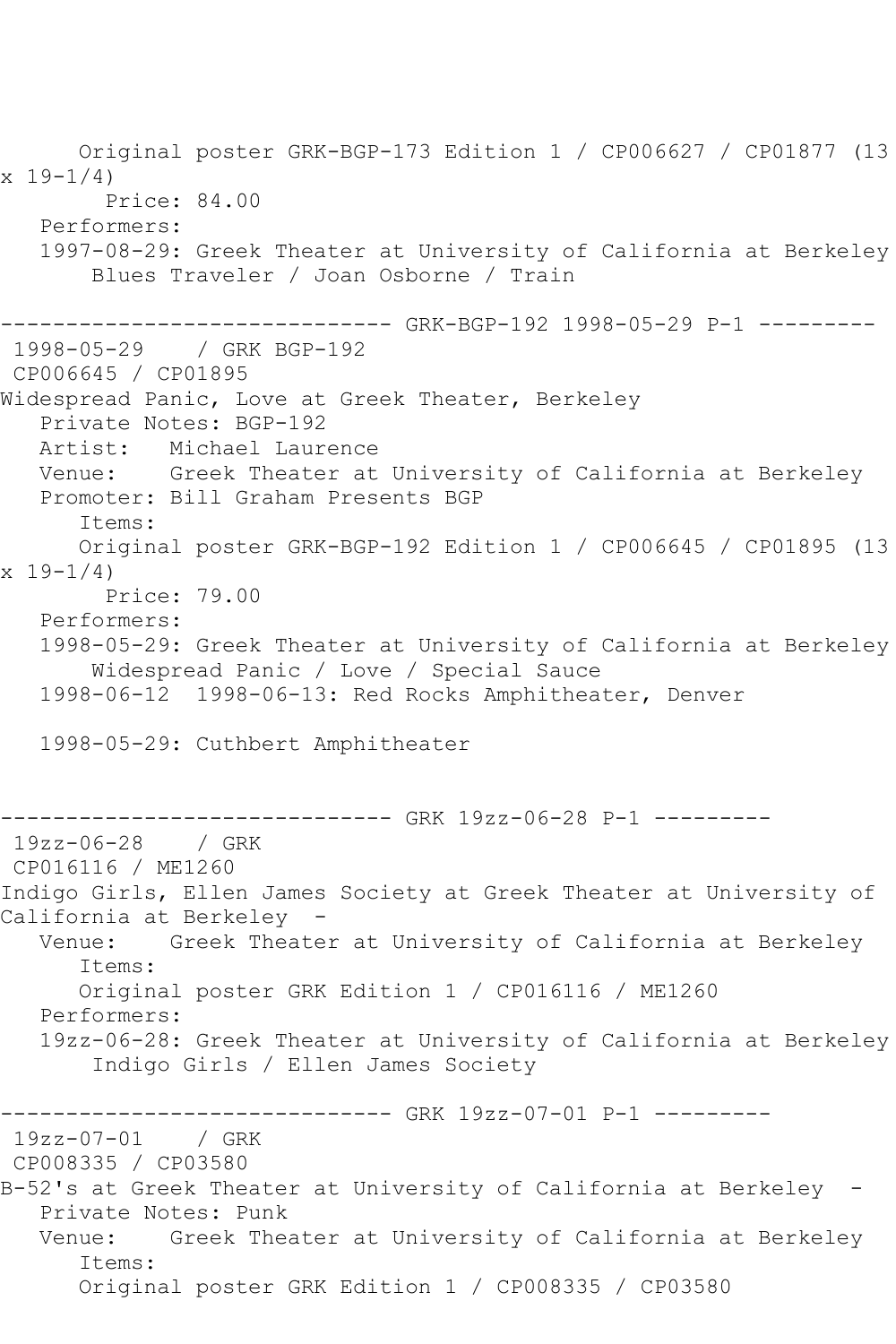Performers: 19zz-07-01: Greek Theater at University of California at Berkeley  $B-52$ 's ------------------------------ GRK 19zz-07-23 P-1 --------- 19zz-07-23 / GRK CP015100 / ME0247 Pet Metheny Group at Greek Theater at University of California at Berkeley Venue: Greek Theater at University of California at Berkeley Promoter: Bill Graham Presents Items: Original poster GRK Edition 1 / CP015100 / ME0247 Performers: 19zz-07-23: Greek Theater at University of California at Berkeley Pet Metheny Group ------------------------------ GRK-BGP WHAT 19zz-07-27 P-1 --------- 19zz-07-27 / GRK BGP WHAT CP006483 / CP01733 Another Great Italian Frank Zappa at Greek Theater, Berkeley Private Notes: BGPO? Event: An Evening of Electric Rock n' Roll Event: Another Great Italian Venue: Greek Theater at University of California at Berkeley Promoter: Miller Beer Items: Original poster GRK-BGP WHAT Edition 1 / CP006483 / CP01733  $(13 \times 19 - 1/4)$  Price: 250.00 Performers: 1973-07-27: Greek Theater at University of California at Berkeley Frank Zappa ------------------------------ GRK 19zz-08-29 P-1 --------- 19zz-08-29 / GRK CP016117 / ME1261 James Taylor, Karla Bonoff at Greek Theater at University of California at Berkeley<br>Venue: - Greek Thea Greek Theater at University of California at Berkeley Items: Original poster GRK Edition 1 / CP016117 / ME1261 Performers: 19zz-08-29: Greek Theater at University of California at Berkeley James Taylor / Karla Bonoff

------------------------------ GRK 19zz-090-1 P-1 ---------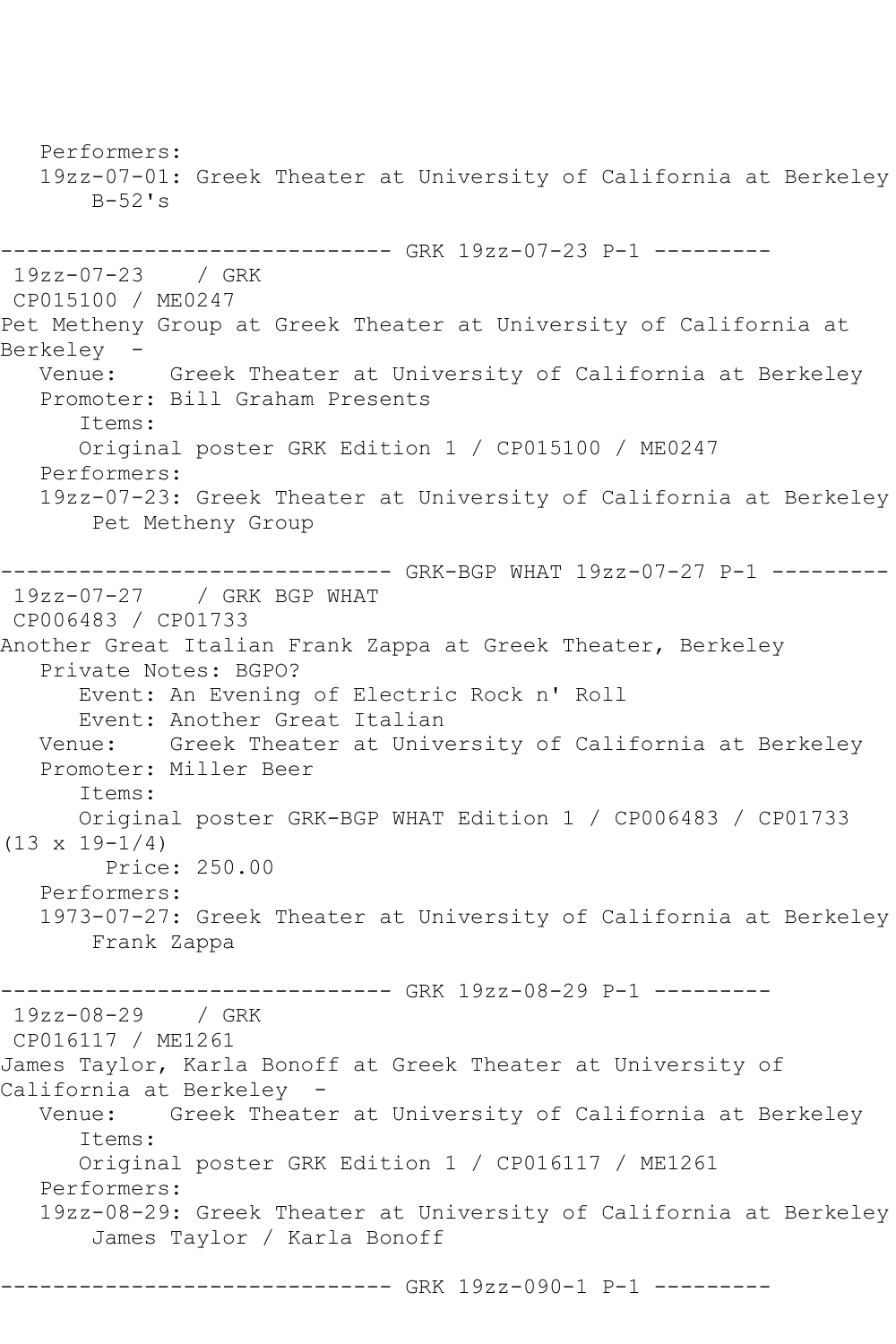```
19zz-090-18- / GRK 
CP015166 / ME0313
James Taylor at Greek Theater at University of California at 
Berkeley<br>:Venue
          Greek Theater at University of California at Berkeley
   Promoter: Bill Graham Presents
       Items:
      Original poster GRK Edition 1 / CP015166 / ME0313
   Performers:
   19zz-090-18-su: Greek Theater at University of California at 
Berkeley
       James Taylor
------------------------------ GRK 19zz-10-07 P-1 ---------
19zz-10-07 / GRK 
CP015088 / ME0235
Men at Work at Greek Theater at University of California at Berkeley 
-
   Venue: Greek Theater at University of California at Berkeley
   Promoter: Foster's Lager
       Items:
      Original poster GRK Edition 1 / CP015088 / ME0235
   Performers:
   19zz-10-07 19zz-10-08: Greek Theater at University of California 
at Berkeley
       Men at Work
------------------------------ 19zz-10-11 P ---------
19zz-10-11 / 
Big Mama Thornton, Pete Seeger at Greek Theater at University of 
California at Berkeley -
      Other: Festival
   Venue: Greek Theater at University of California at Berkeley
       Items:
      Original poster / 
   Performers:
   19zz-10-11: Greek Theater at University of California at Berkeley
        Big Mama Thornton / Pete Seeger
                  ------------------------------ 2000-05-04 P ---------
2000-05-04 / 
CP051779 / CP051779
Beck, Cafe Tacuba at Santa Barbara Bowl - Santa Barbara, CA
   Artist: Emek
   Venue: Santa Barbara Bowl
      Items:
```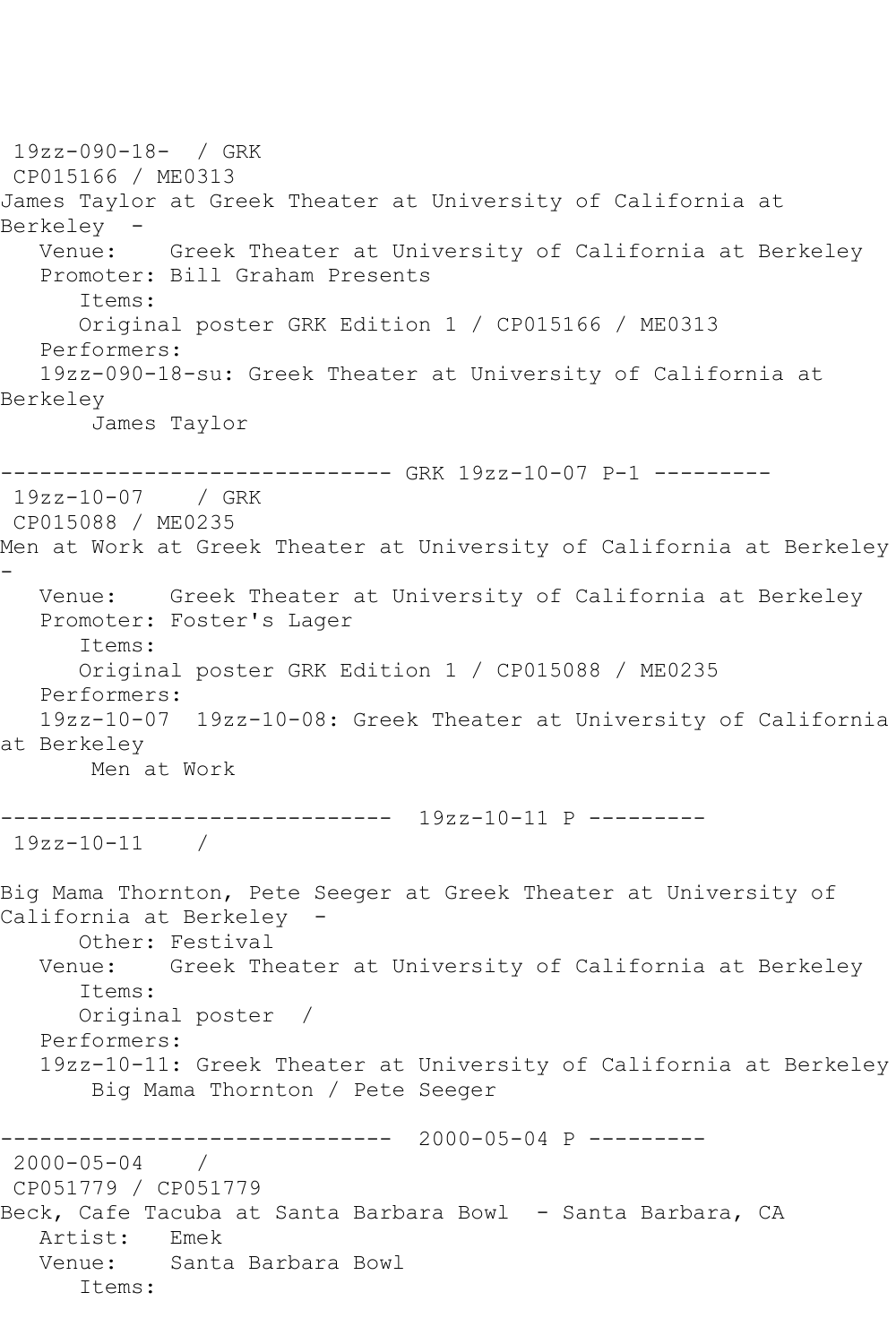Original poster / CP051779 / CP051779 Performers: 2000-05-04: Santa Barbara Bowl Beck / Cafe Tacuba 2000-05-06: Greek Theater at University of California at Berkeley Beck / Cafe Tacuba ------------------------------ GRK 2001-0-12/ P --------- 2001-0-12/ / GRK CP009051 / CP06206 Widespread Panic at Greek Theater at University of California at<br>Berkelev – Berkeley Private Notes: BGP???? Venue: Greek Theater at University of California at Berkeley Items: Original poster GRK / CP009051 / CP06206 Performers: 2001-0-12/ 2001-0-14: Greek Theater at University of California at Berkeley Widespread Panic ------------------------------ GRK 2001-09-09 P --------- 2001-09-09 / GRK CP030372 / NM10321 Ben Harper and the Innocent Criminals, Innocent Criminals at Greek Theater, U.C. Berkeley Campus<br>Venue: Greek Theater at Greek Theater at University of California at Berkeley Items: Original poster GRK / CP030372 / NM10321 (11 x 17) Performers: 2001-09-09: Greek Theater at University of California at Berkeley Ben Harper / Innocent Criminals ------------------------------ GRK-BGP-270-O 2001-10-12 P --------- 2001-10-12 / GRK BGP-270-O CP009051 / CP06206 Widespread Panic at Greek Theater at University of California at Berkeley - Private Notes: BGP-270-O Artist: Craig Howell Venue: Greek Theater at University of California at Berkeley Promoter: Bill Graham BGP-CC Items: Original poster GRK-BGP-270-O / CP009051 / CP06206 (20 x 30) Price: 158.00 Performers: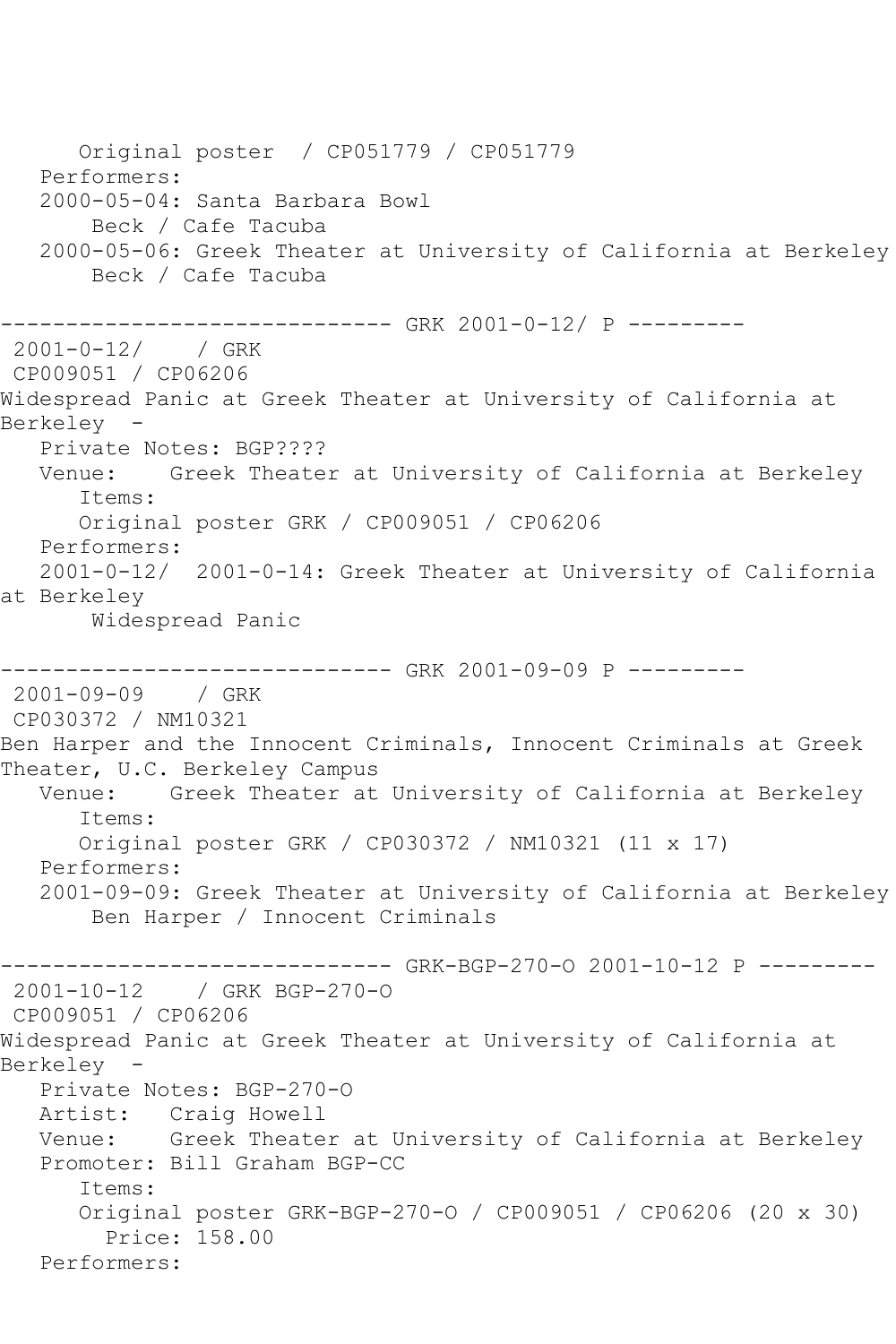2001-10-12 2001-10-14: Greek Theater at University of California at Berkeley Widespread Panic ------------------------------ GRK 2002-07-24 P --------- 2002-07-24 / GRK CP030571 / NM10520 Widespread Panic at Greek Theater, U.C. Berkeley Campus Venue: Greek Theater at University of California at Berkeley Items: Original poster GRK / CP030571 / NM10520 Performers: 2002-07-24: Greek Theater at University of California at Berkeley Widespread Panic ------------------------------ GRK-BGP-286 2002-08-16 P --------- 2002-08-16 / GRK BGP-286 CP043134 John Mayer, Guster at Greek Theater, U.C. Berkeley Campus Private Notes: BGP-286 Artist: James Rheem Davis Venue: Greek Theater at University of California at Berkeley Promoter: Bill Graham BGP-CC Items: Original poster GRK-BGP-286 / CP043134 (13 x 19-1/4) Price: 41.00 Performers: 2002-08-16: Greek Theater at University of California at Berkeley John Mayer / Guster / John Butler Trio ------------------------------ GRK-BGP-289-0 2002-10-18 P ---------<br>2002-10-18 / GRK BGP-289-0 2002-10-18 / GRK BGP-289-O CP043039 Jack Johnson, G. Love and Special Sauce at Greek Theater, Berkeley Notes: Oversize This item appears in the book 'The Art of Modern Rock' as AMR # 297.4 Private Notes: BGP-289-0<br>Artist: Frank Wiedeman Frank Wiedemann Venue: Greek Theater at University of California at Berkeley Promoter: Bill Graham BGP-CC Items: Original poster GRK-BGP-289-O / CP043039 (20 x 30-1/4) AORPlate: 297.4 Price: 105.00 Performers: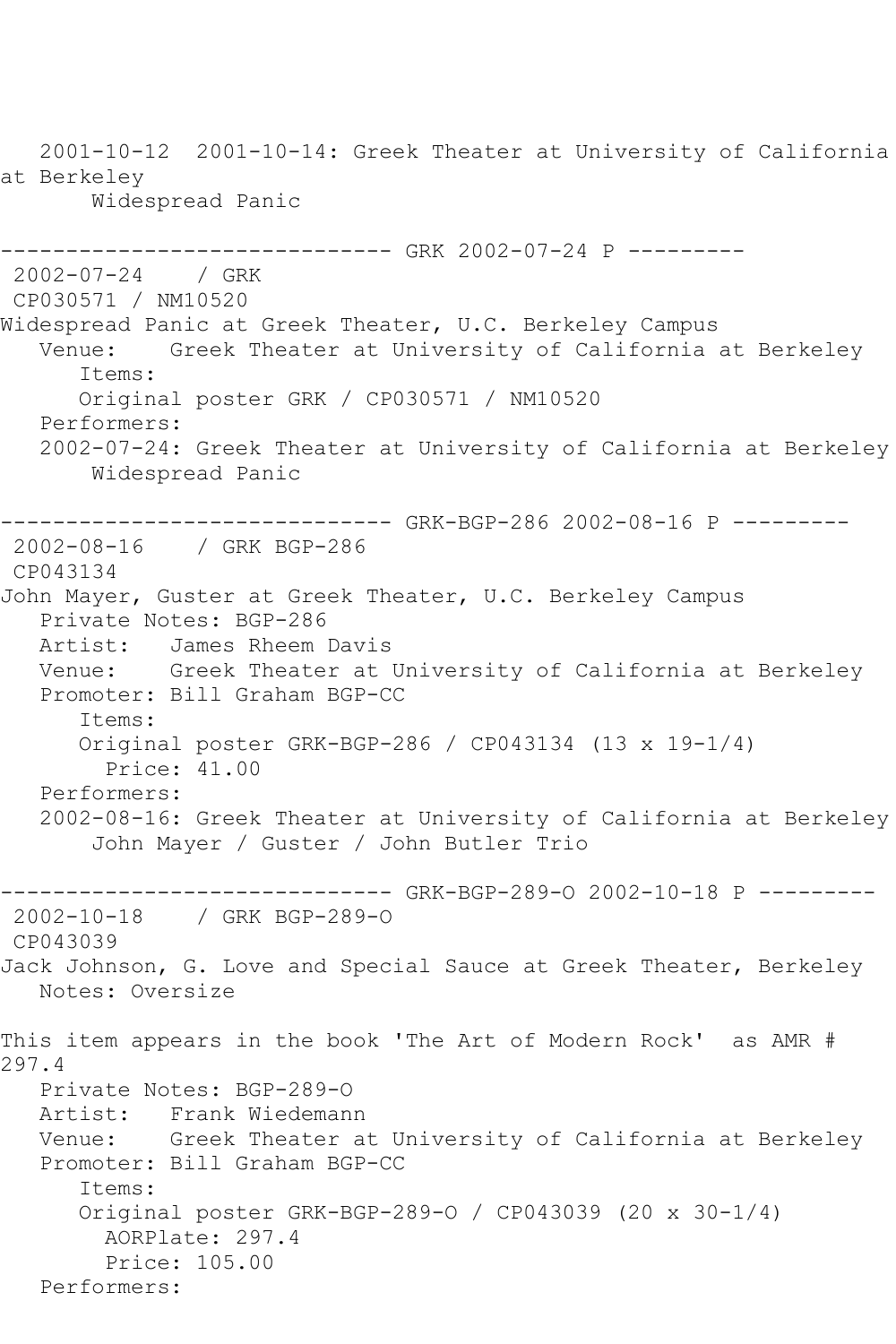```
 2002-10-18: Greek Theater at University of California at Berkeley
        Jack Johnson / G. Love and Special Sauce / Alana Davis
   2002 - 10 - 20:------------------------------ 2003-07-22 P ---------
2003-07-22 / 
CP700292 / CP700292
Neil Young, Crazy Horse at Greek Theater
   Notes: Signed Limited Edition
This item appears in the book 'The Art of Modern Rock' as AMR # 048<br>Artist: Emek
  Artist:<br>Venue:
            Greek Theater
    Promoter: Nederlander
       Items:
       Original poster / CP700292 / CP700292 (14 x 30-1/2)
   Performers:
    2003-07-22 2003-07-23: Greek Theater
        Neil Young / Crazy Horse / Lucinda Williams
    2003-07-25:
------------------------------ 2003-09-22 P ---------
2003-09-22 / 
CP701055 / CP701055
White Stripes, Yeah Yeah Yeahs at Greek Theater
   Notes: Limited Edition of 333
This item appears in the book 'The Art of Modern Rock' as AMR # 302
  Artist: Rob Jones<br>Venue: Greek The
            Greek Theater
       Items:
       Original poster / CP701055 / CP701055 (20 x 26)
   Performers:
    2003-09-22 2003-09-23: Greek Theater
        White Stripes / Yeah Yeah Yeahs / Soledad Brothers
                   ------------------------------ 2003-09-22 P ---------
2003-09-22 / 
CP701694 / CP701694
White Stripes, Yeah Yeah Yeahs at Greek Theater
   Notes: Limited Edition of 225
    Private Notes: DieselDone
   Artist: Darren Grealish
   Venue: Greek Theater
   Promoter: Nederlander
       Items:
       Original poster / CP701694 / CP701694 (16 x 23)
         Price: 50.00
   Performers:
```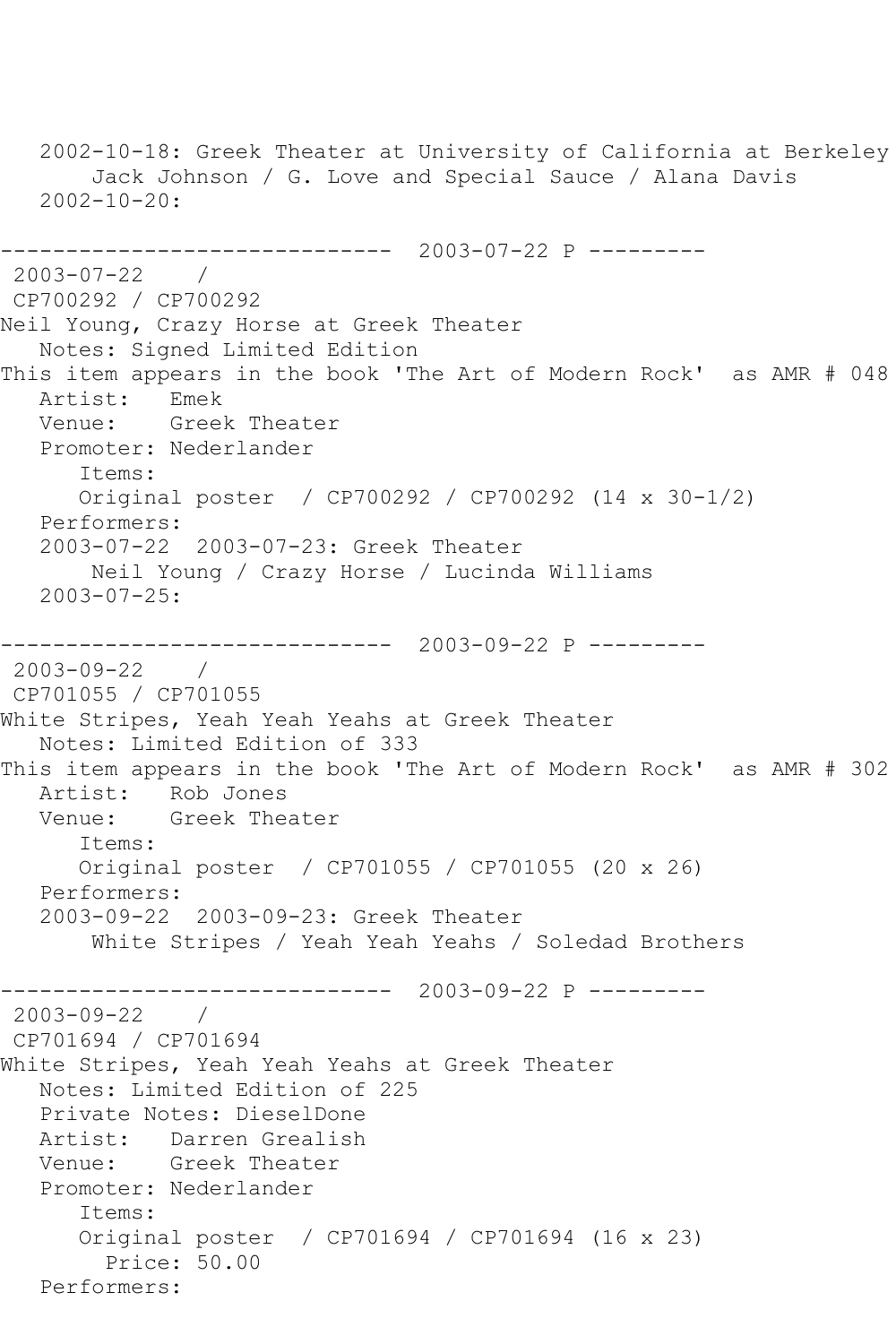2003-09-22: Greek Theater White Stripes / Yeah Yeah Yeahs / Soledad Brothers ------------------------------ 2003-09-24 P ---------  $2003 - 09 - 24$ CP701056 / CP701056 White Stripes, Hot Hot Heat at Greek Theater Notes: Limited Edition of 333 This item appears in the book 'The Art of Modern Rock' as AMR # 302.2<br>Artist: Rob Jones Venue: Greek Theater Items: Original poster / CP701056 / CP701056 (20 x 26) Performers: 2003-09-24: Greek Theater White Stripes / Hot Hot Heat / Soledad Brothers ------------------------------ 2003-09-24 P ---------  $2003 - 09 - 24$ CP701695 / CP701695 White Stripes, Hot Hot Heat at Greek Theater Notes: Limited Edition of 225 Private Notes: DieselDone Artist: Darren Grealish Venue: Greek Theater Promoter: Diesel Fuel Prints Items: Original poster / CP701695 / CP701695 (16 x 23) Price: 50.00 Performers: 2003-09-24: Greek Theater White Stripes / Hot Hot Heat ------------------------------ 2003-10-31 P --------- 2003-10-31 / CP051743 / CP051743 Queens of the Stone Age, Cramps at Greek Theater Benefit: Halloween Artist: Emek Venue: Greek Theater at University of California at Berkeley Items: Original poster / CP051743 / CP051743 Performers: 2003-10-31: Greek Theater at University of California at Berkeley Queens of the Stone Age / Cramps / Tomahawk / Masters of Reality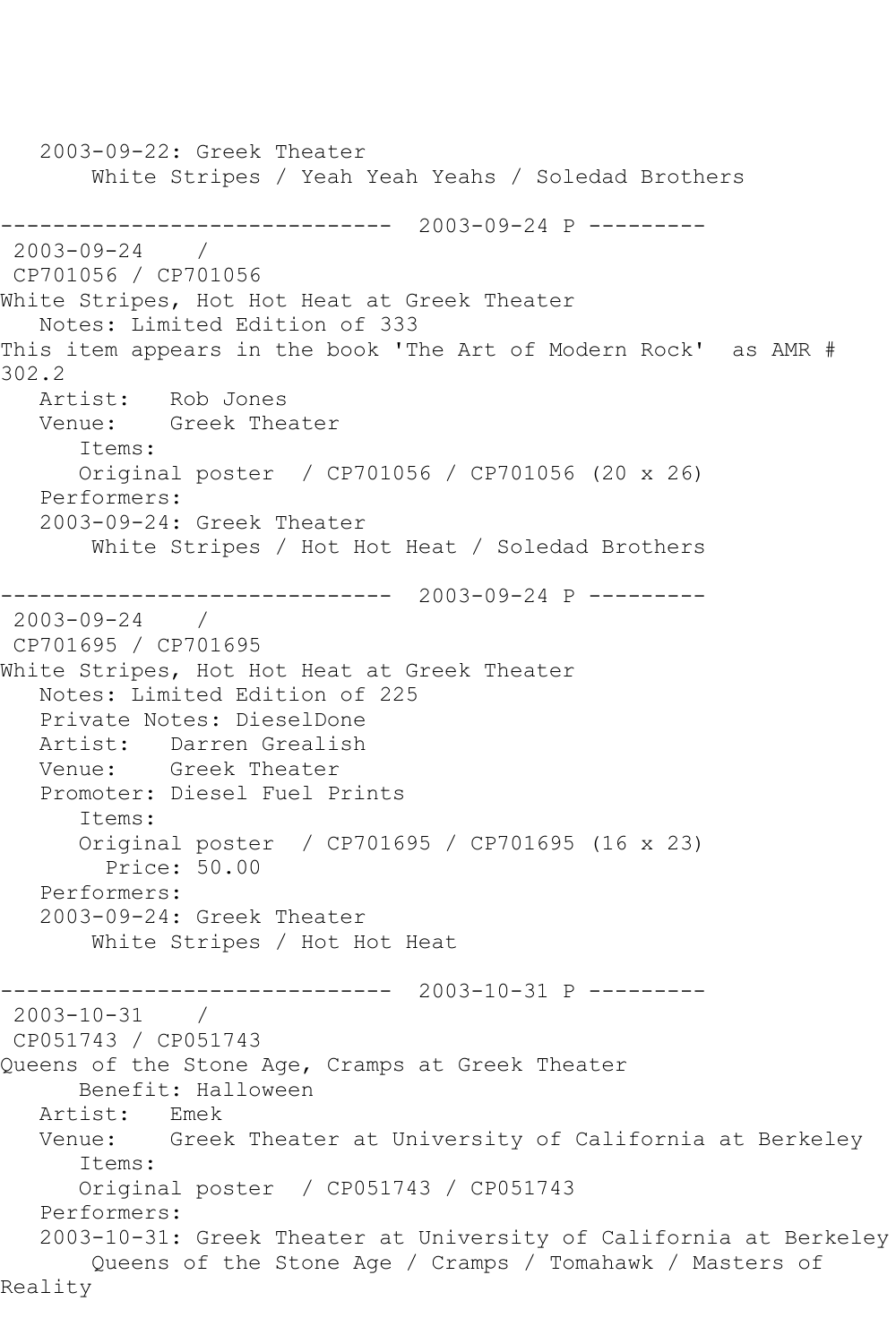------------------------------ 2003-10-31 P --------- 2003-10-31 / CP051752 / CP051752 Queens of the Stone Age, Cramps at Greek Theater Benefit: Halloween / 3D Poster<br>ist: Fmek Artist: Venue: Greek Theater at University of California at Berkeley Items: Original poster / CP051752 / CP051752 Performers: 2003-10-31: Greek Theater at University of California at Berkeley Queens of the Stone Age / Cramps ------------------------------ 2003-10-31 P --------- 2003-10-31 / CP051753 / CP051753 Queens of the Stone Age, Cramps at Greek Theater Benefit: Halloween<br>cist: Emek Artist: Venue: Greek Theater at University of California at Berkeley Items: Original poster / CP051753 / CP051753 Performers: 2003-10-31: Greek Theater at University of California at Berkeley Queens of the Stone Age / Cramps ------------------------------ 2003-10-31 P ---------  $2003 - 10 - 31$ CP701517 / CP701517 Queens of the Stone Age, Cramps at Greek Theater Notes: This item appears in the book 'The Art of Modern Rock' as AMR # 470.2 Artist: Emek Venue: Greek Theater Items: Original poster / CP701517 / CP701517 (10 x 13) Performers: 2003-10-31: Greek Theater Queens of the Stone Age / Cramps / Tomahawk / Masters of Reality ------------------------------ GRK zzzz-05-12 P -------- zzzz-05-12 / GRK CP030554 / NM10503 Black Crowes, Oasis at Greek Theater, U.C. Berkeley Campus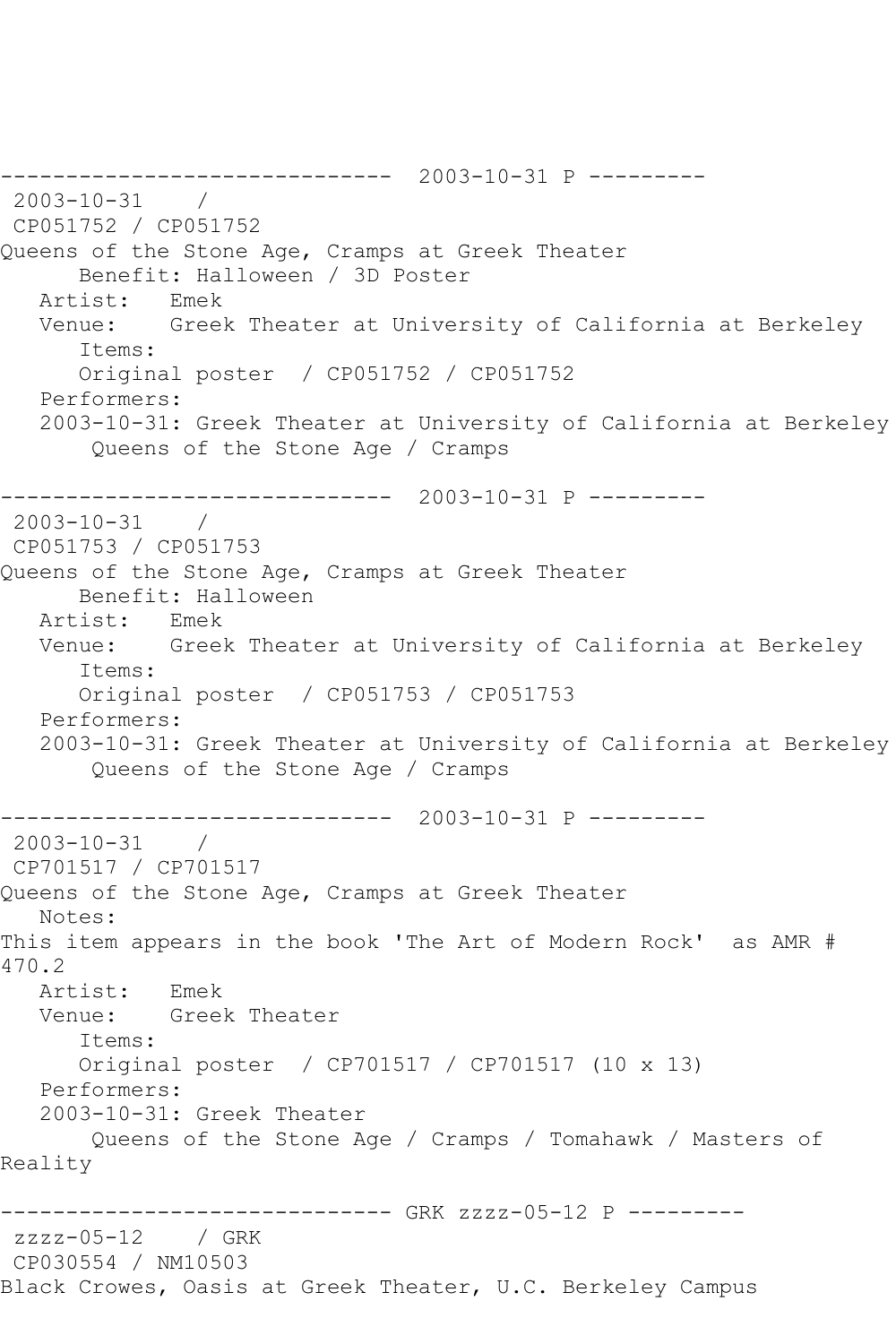Venue: Greek Theater at University of California at Berkeley Items: Original poster GRK / CP030554 / NM10503 (20 x 28) Performers: zzzz-05-12: Greek Theater at University of California at Berkeley Black Crowes / Oasis ------------------------------ zzzz-05-12 P -------- zzzz-05-12 s / CP051745 / CP051745 Black Crowes, Oasis at Santa Barbara Bowl - Santa Barbara, CA Artist: Emek<br>Venue: Santa Santa Barbara Bowl Items: Original poster / CP051745 / CP051745 Performers: zzzz-05-12 sat: Santa Barbara Bowl Black Crowes / Oasis zzzz-05-14 mon zzzz-05-15 tue: Greek Theater at University of California at Berkeley Black Crowes / Oasis / Space Hog ------------------------------ zzzz-07-01 P -------- zzzz-07-01 / CP045707 / CP045707 B-52's at Greek Theatre Venue: Greek Theater at University of California at Berkeley Items: Original poster / CP045707 / CP045707 Performers: zzzz-07-01: Greek Theater at University of California at Berkeley B-52's ------------------------------ zzzz-07-06 P -------- zzzz-07-06 w / CP060485 / CP060485 Flock of Seagulls, Fixx at Greek Theater Artist: Colby Poster Printing Company Venue: Greek Theater at University of California at Berkeley Promoter: Michelob Items: Original poster / CP060485 / CP060485 (14 x 22-1/8) Performers: zzzz-07-06 wed: Greek Theater at University of California at Berkeley Flock of Seagulls / Fixx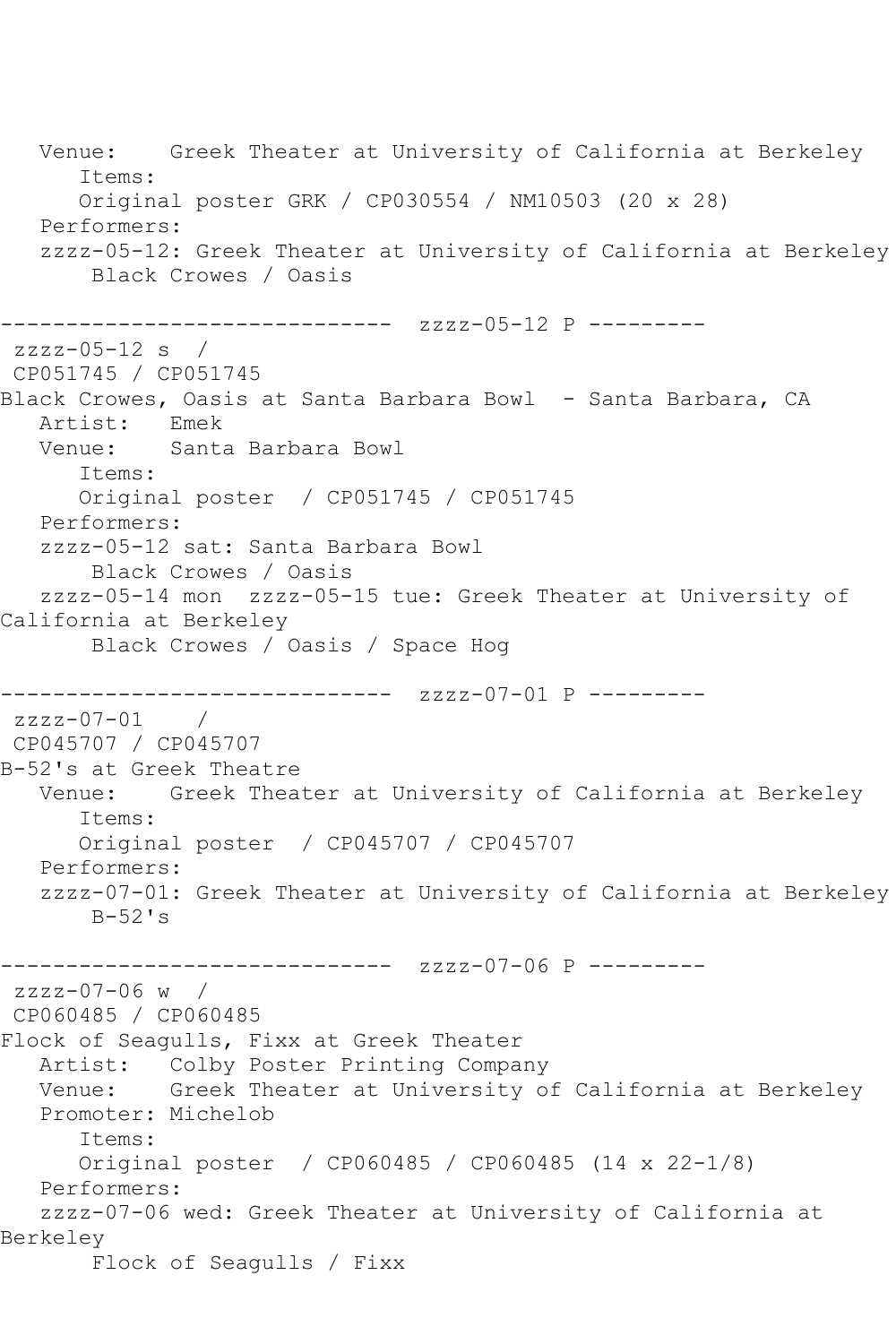------------------------------ zzzz-07-24 P -------- zzzz-07-24 / CP051831 / CP051831 Widespread Panic at Greek Theater Artist: Emek Venue: Greek Theater at University of California at Berkeley Items: Original poster / CP051831 / CP051831 Performers: zzzz-07-24: Greek Theater at University of California at Berkeley Widespread Panic ------------------------------ zzzz-08-16 P -------- zzzz-08-16 t / CP060487 / CP060487 Peter Gabriel, Call at Greek Theater Artist: Colby Poster Printing Company Venue: Greek Theater at University of California at Berkeley Promoter: Michelob Items: Original poster / CP060487 / CP060487 (14 x 22) Performers: zzzz-08-16 tue zzzz-08-17 wed: Greek Theater at University of California at Berkeley Peter Gabriel / Call ------------------------------ zzzz-08-19 P -------- zzzz-08-19 s / CP060190 / CP060190 Red Hot Chili Peppers, Sparks at Greek Theater Artist: Colby Poster Printing Company Venue: Greek Theater at University of California at Berkeley Promoter: Chrysler Items: Original poster / CP060190 / CP060190 (14 x 22) Performers: zzzz-08-19 sun: Greek Theater at University of California at Berkeley Red Hot Chili Peppers / Sparks -------------- zzzz-09-07 P --------zzzz-09-07 f / CP061482 Everly Brothers at Greek Theater Notes: Two sided Artist: Colby Poster Printing Company Venue: Greek Theater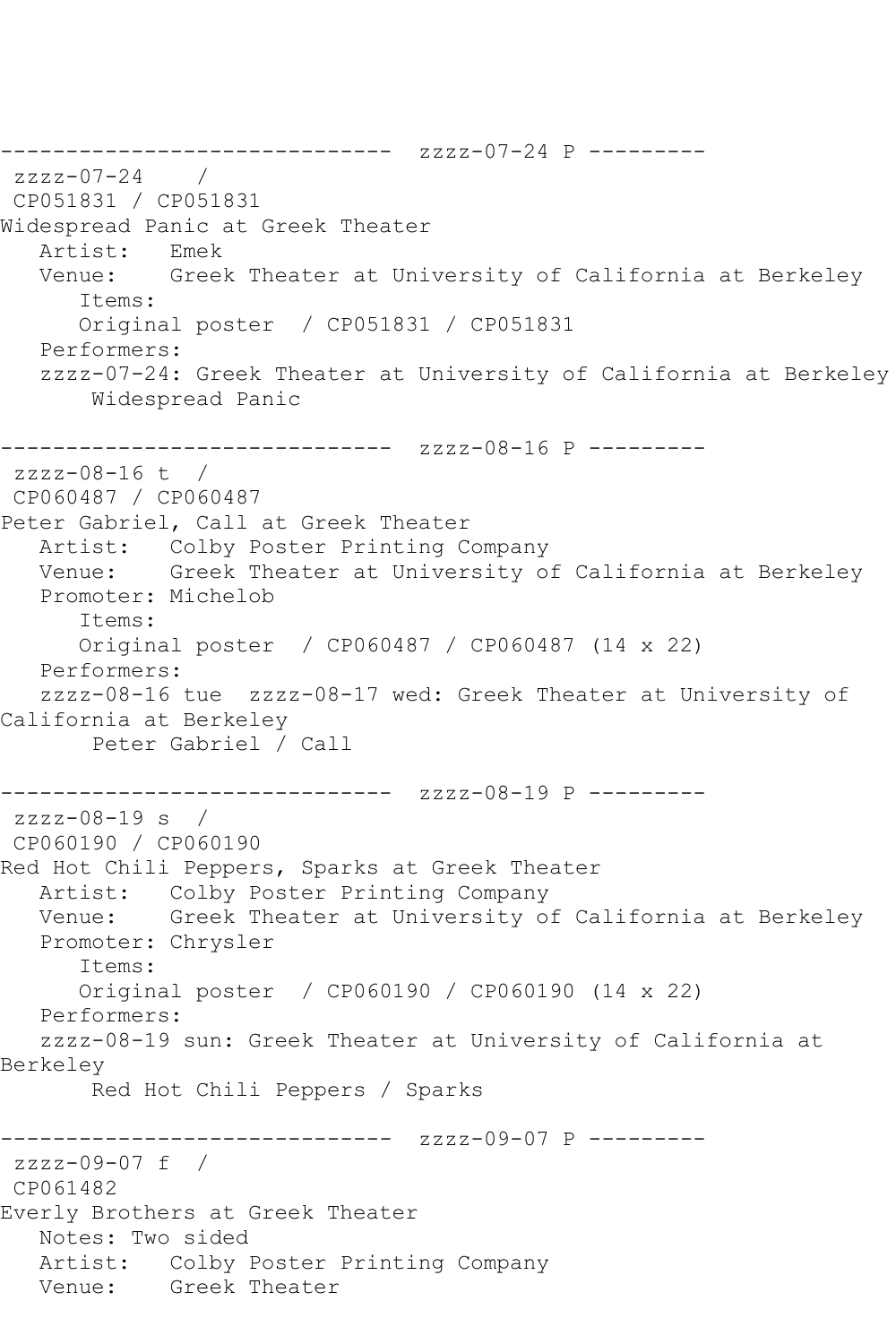Promoter: Chrysler Items: Original poster / CP061482 / CP061482 (14 x 22) Notes: Cardboard Performers: zzzz-09-07 fri zzzz-09-08 sat: Greek Theater Everly Brothers ------------------------------ zzzz-09-09 P --------  $zzzz-09-09 s$ CP060480 / CP060480 Chrysler Concert Series Artist: Colby Poster Printing Company Venue: Greek Theater at University of California at Berkeley Items: Original poster / CP060480 / CP060480 (14 x 22) Performers: zzzz-09-09 sun: Greek Theater at University of California at Berkeley Echo and the Bunnymen / Fleshtones ------------------------------ zzzz-09-14 P --------  $zzzz-09-14$  / CP050516 / CP050516 White Stripes at Greek Theater Artist: Darren Grealish Venue: Greek Theater at University of California at Berkeley Items: Original poster / CP050516 / CP050516 Performers: zzzz-09-14: Greek Theater at University of California at Berkeley White Stripes ------------------------------ zzzz-09-22 P -------- zzzz-09-22 / CP050515 / CP050515 White Stripes, Yeah Yeah Yeah's at Greek Theater Artist: Darren Grealish Venue: Greek Theater at University of California at Berkeley Promoter: Nederlander Presents Items: Original poster / CP050515 / CP050515 Performers: zzzz-09-22: Greek Theater at University of California at Berkeley White Stripes / Yeah Yeah Yeah's / Soledad Brothers

------------------------------ zzzz-09-23 P ---------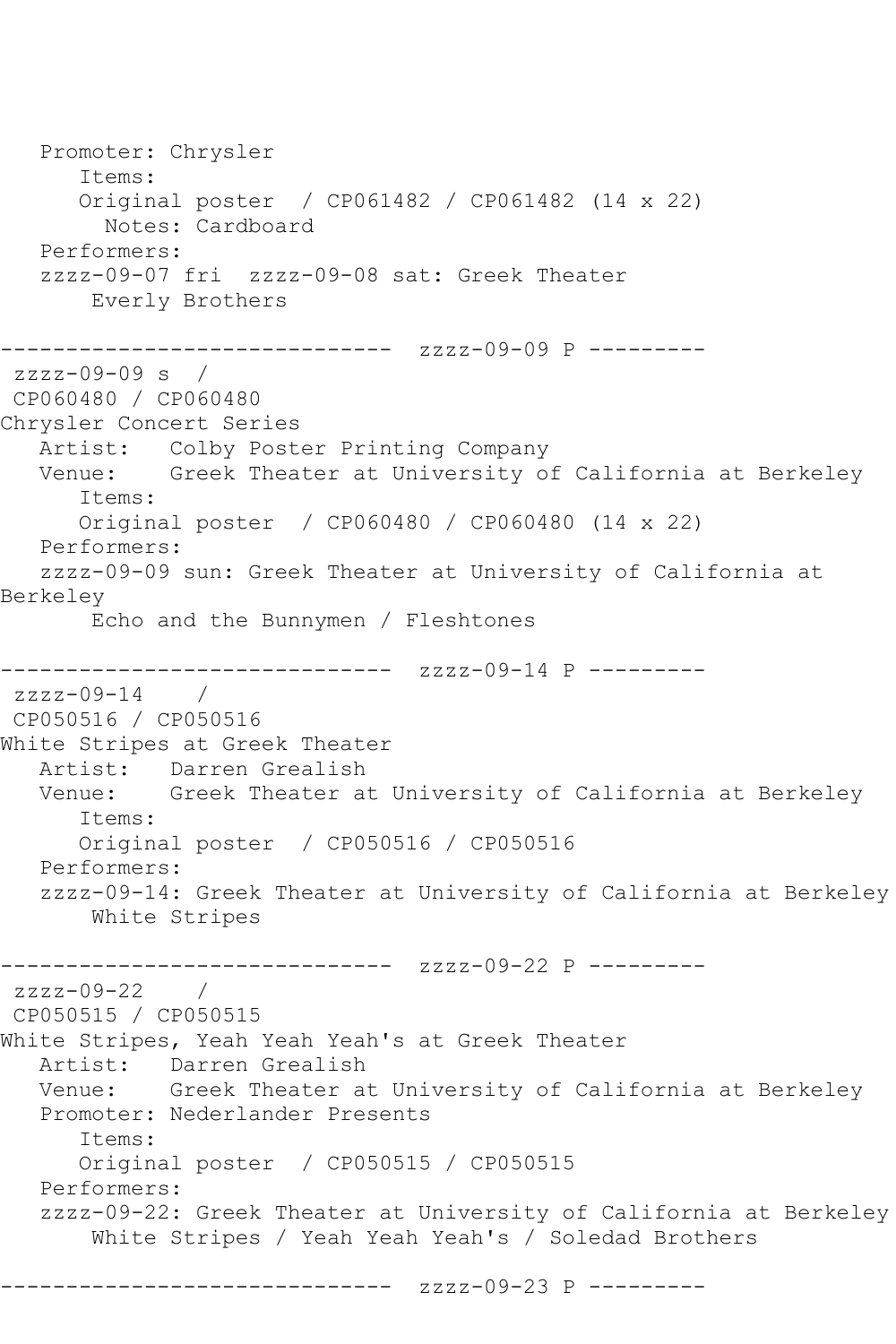```
zzzz-09-23 / 
CP050517 / CP050517
White Stripes, Yeah Yeah Yeah's at Greek Theater
  Artist: Darren Grealish<br>Venue: Greek Theater a
           Greek Theater at University of California at Berkeley
       Items:
      Original poster / CP050517 / CP050517
   Performers:
   zzzz-09-23: Greek Theater at University of California at Berkeley
        White Stripes / Yeah Yeah Yeah's / Soledad Brothers
------------------------------ zzzz-09-24 P ---------
zzzz-09-24 t / 
CP060484 / CP060484
Steel Pulse at Greek Theater
   Artist: Colby Poster Printing Company
   Venue: Greek Theater at University of California at Berkeley
       Items:
      Original poster / CP060484 / CP060484 (14 x 22)
   Performers:
   zzzz-09-24 tue: Greek Theater at University of California at 
Berkeley
       Steel Pulse
                ------------------------------ zzzz-10-05 P ---------
zzzz-10-05 s /
CP061522
Boz Scaggs at Greek Theater
   Artist: Maliano
   Venue: Greek Theater
   Promoter: Superb / ASUC
       Items:
      Original poster / CP061522 / CP061522 (11 x 16)
   Performers:
   zzzz-10-05 sun: Greek Theater
       Boz Scaggs
------------------------------ zzzz-10-11 P ---------
zzzz-10-11 s /CP060158 / CP060158
15th Annual Berkeley Folk Festival
   Venue: Greek Theater at University of California at Berkeley
   Promoter: ASUC
       Items:
      Original poster / CP060158 / CP060158 (12 x 14)
   Performers:
```